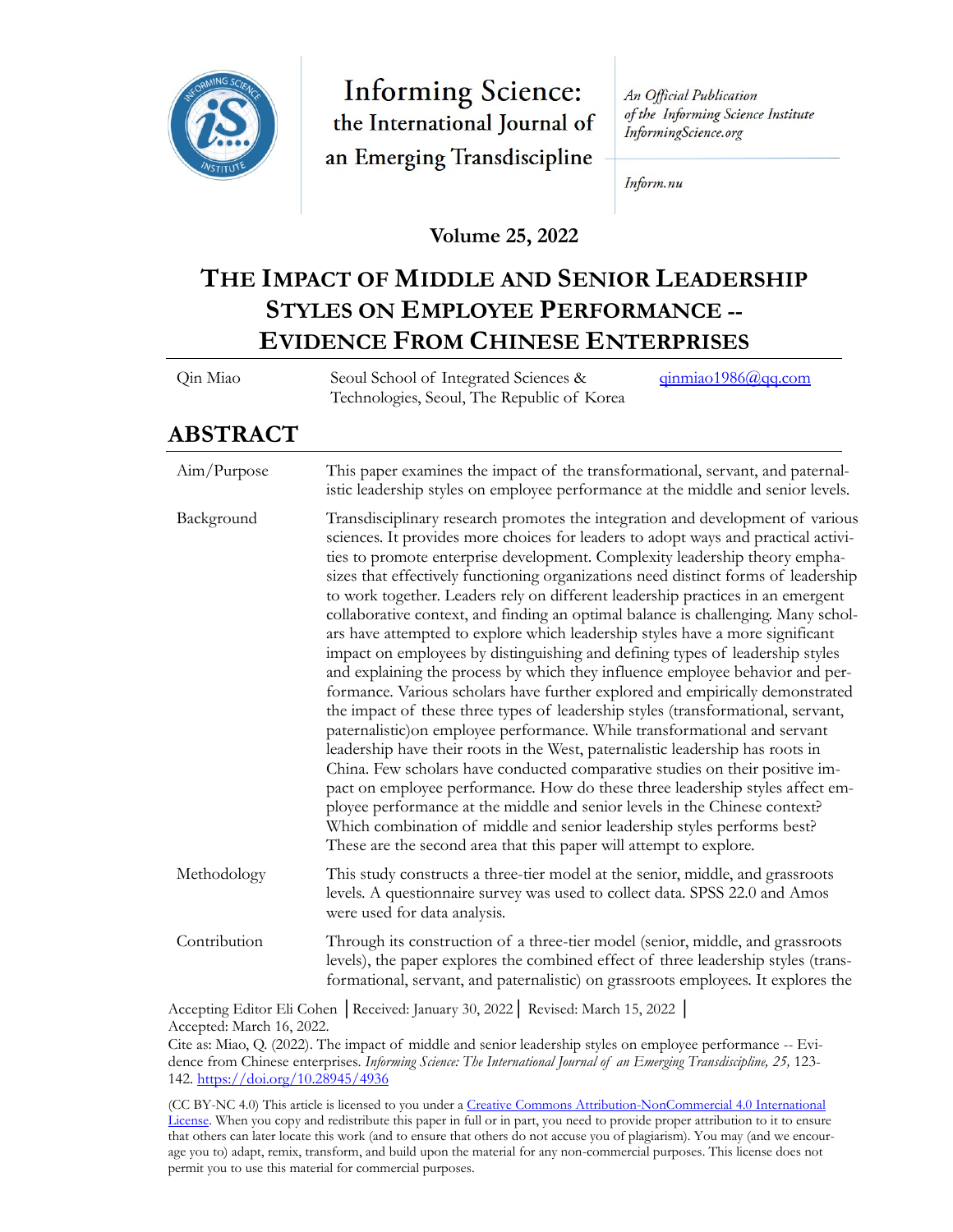impact of senior leaders across levels on grassroots employee performance, which is expected to provide a valuable addition to theories on leadership styles. It is also instructive to examine which leadership style performs better and what middle and senior leadership configurations are more conducive to driving beneficial employee behavior and, ultimately, corporate growth.

Findings The transformational, servant, and paternalistic leadership styles, both at the top and middle levels, have a significant positive relationship with employee performance; the middle leadership style plays a positive mediating role between the top leadership style and employee performance. In terms of impact on employee performance, transformational leadership shows the best results at both the top and middle levels, with paternalistic leadership second and servant leadership at the same level. Regarding which middle and senior leadership style pairing is the best, the sample is relatively small, and the gap between various pairing combinations is not evident from the data. If the sample size is enlarged, the coefficient will likely expand year-on-year. Therefore, we can assume that the pairing effect of top servant leadership and middle transformational leadership is the best, top paternalistic leadership and middle transformational leadership is the second-best, and the combination of top paternalistic leadership and middle-level servant leadership leaders is the weakest.

Recommendations for researchers This paper extends the study of top and middle leadership's combined effect on employee performance as a positive response to the call for multi-layer or crosslayer analysis in leadership research. The findings further enrich the literature on leadership style-related theories. The middle leadership style plays a positive mediating role between the top leadership style and employee performance. The trickle-down effect is further verified, i.e., the top leadership will have a permeating influence on employees through the middle leadership, and the top's influence on the middle is generally more significant than the influence on grassroots employees. However, the difference between the influence of the middle leadership on the grassroots and that of the top on the grassroots is not apparent, which is inconsistent with the trickle-down effect that the middle leadership communicates more with the grassroots and has more influence on the grassroots, and further verification is needed.

> All three types of leaders positively affected employee performance, with the best being transformational leadership, paternalistic leadership, and servant leadership. This finding is consistent with some scholars and inconsistent with some scholars. The interested scholars can do further research.

> The better performance of diverse pairings in middle and senior leadership combinations is consistent with previous research suggesting that leadership styles have their own strengths and can be complementary. This paper further provides a comparative study of multiple leadership styles to validate the recognition and adaptability of leadership styles and further explain the complex relationship between leadership styles and employee job performance. Scholars can conduct comparative research on other leadership styles, and there may be different results.

Recommendations for Practitioners The findings of this paper have some reference value for the choice of leadership behaviors of corporate managers and the formation of middle and senior leadership teams. Transformational, paternalistic, and servant leadership all positively influence employee performance. All play a positive mediating role at the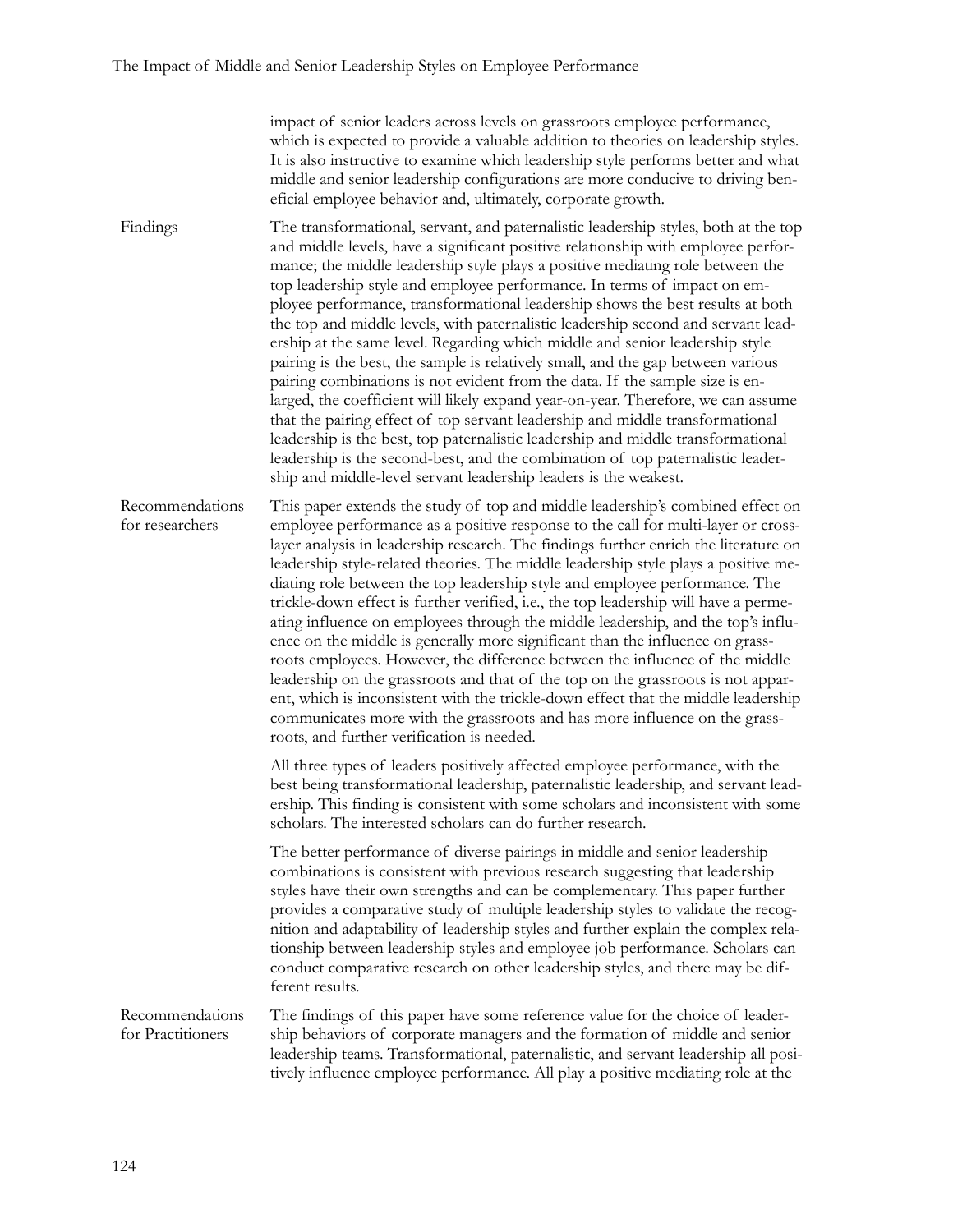|                 | middle level; therefore, adopting any of these leadership behaviors has a posi-<br>tive effect on the company. Although transformational leadership performs bet-<br>ter in the middle to the senior portfolio, transformational, servant, and paternal-<br>istic leadership have their strengths. They can be complementary in improving<br>employee performance, so servant and paternalistic leadership styles still need<br>to be considered in the context of information technology and Chinese culture.<br>In addition, companies should pay more attention to middle leadership because<br>it mediates the influence of senior leadership on employees. Practicing leaders<br>will gain from this research by balancing leadership roles according to individual<br>characteristics, organizational characteristics, and stages of growth. Business<br>leaders should also adapt their leadership style and management style to meet<br>the changing needs of the company in order to achieve the goal of stable and<br>sustainable development. |
|-----------------|----------------------------------------------------------------------------------------------------------------------------------------------------------------------------------------------------------------------------------------------------------------------------------------------------------------------------------------------------------------------------------------------------------------------------------------------------------------------------------------------------------------------------------------------------------------------------------------------------------------------------------------------------------------------------------------------------------------------------------------------------------------------------------------------------------------------------------------------------------------------------------------------------------------------------------------------------------------------------------------------------------------------------------------------------------|
| Future Research | Because of the cross-sectional data taken, the findings' generalizability still<br>needs further validation. There are many types of leadership styles, and there<br>are other types of leadership styles that can be explored comparatively, perhaps<br>leading to different findings. From another point of view, various leaders have<br>their strengths, and they are not mutually hindering. More research is needed on<br>team formation in a variety of contexts. Organic organizational structure ena-<br>bles knowledge creation and integration through the process of organizational<br>learning through deep and continuous social interaction or dialogue. So we can<br>further examine the influence process of leaders on employees from how to<br>give full play to their advantages, such as improving shared leadership and<br>shared communication.                                                                                                                                                                                   |
| Keywords        | leadership, transformational, servant, paternalistic, employee performance,<br>trickle-down effect                                                                                                                                                                                                                                                                                                                                                                                                                                                                                                                                                                                                                                                                                                                                                                                                                                                                                                                                                       |

## **INTRODUCTION**

Transdisciplinary research collaborations promote the integration and development of various sciences. They provide more choices for leaders to adopt ways and practical activities to promote the development of enterprises. Complexity leadership theory emphasizes that effectively functioning organizations need distinct forms of leadership to work together, but leaders rely on different types of leadership practices. Finding an optimal balance between them is challenging in an emergent collaborative context. In the context of the transdisciplinary research organization, it seemed that the different leadership functions were not sufficiently entangled. Instead, they formed a leadership toolbox from which the leaders selected a function and related leadership practices that suited a given situation (Mäkinen, 2018). So what management leadership style works best? Are there different styles that work best for top and middle-level leads? This paper attempts to answer that question by surveying enterprises in China.

Influencing employees to achieve performance goals by recognizing leadership styles and adjusting leadership behaviors has become one of the crucial ways to enhance the core competitiveness and maintain a competitive advantage for enterprises in the information age. The top management team endeavors to reverse the passive situation of the company; different types of top leadership styles have a differentiated impact on the company's performance (Ren et al., 2021). The trickle-down effect in the field of leadership behavior confirms that leadership behavior can gradually spread from top to bottom through the middle level and eventually affect the grassroots employees (Wayne et al., 2008), implying that top leadership style may affect employee job performance through the middle level. In existing studies, scholars have more often studied the role of superior leadership behavior on the binary level of subordinates or simply explored the impact of corporate CEO leadership behavior on corporate performance. Less often have they explored the combined effect of top-level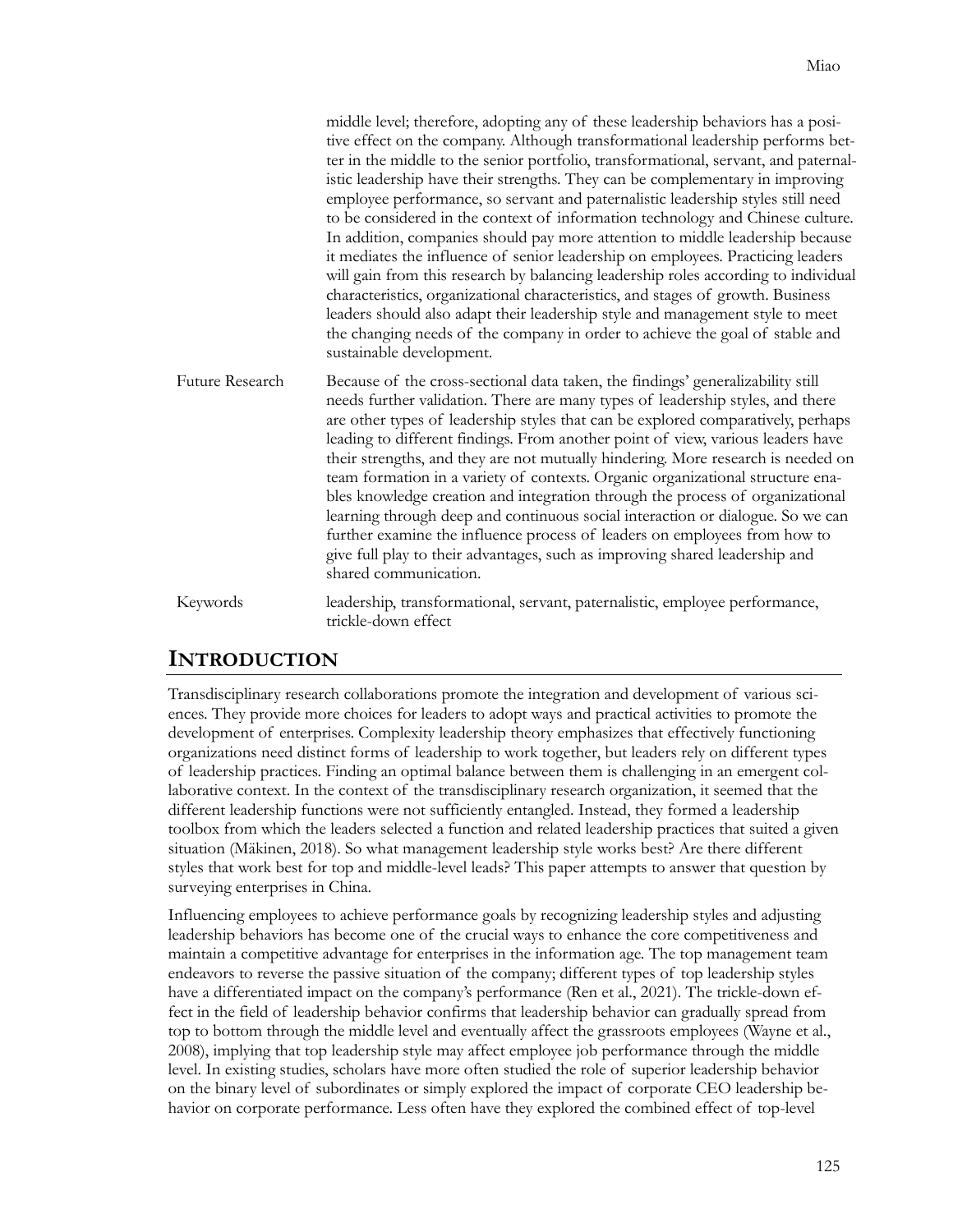leadership and mid-level leadership on subordinates (Song et al., 2009). Therefore, do top-level leadership styles influence employee job performance through mid-level leadership? Is the role of the middle level on the relationship between top-level leadership style and employee job performance weakened or strengthened? It becomes the first aspect of the question that this paper attempts to explore.

Leadership style is an important variable that affects the performance of subordinates, and different leadership styles have different significant effects on employees' performance (L. Yang & Wang, 2012). Many scholars have attempted to explore which leadership styles have a more significant impact on employees by distinguishing and defining types of leadership styles and explaining the process by which they influence employee behavior and performance. Among the leadership styles that have received more attention so far, transformational leadership theory proposes that the goal of improving employee performance levels can be achieved through the interaction between leaders and employees (Burns, 1978); servant leadership theory suggests that leaders should place service to others, to the organization, and to society above to their own interests, so that employees can progress in being served (Greenleaf, 1977: Spears, 1998). Paternalistic leadership is characterized by strict discipline and authority, fatherly benevolence, and moral integrity in an atmosphere of human rule. This style influences the behavior of subordinates through different paths of reverence and obedience, recognition and emulation, and gratitude (Farh & Cheng, 2000; Redding, 1990). Various scholars have further explored and empirically demonstrated the impact of these three types of leadership styles on employee performance. However, most of the existing literature investigates the effect of a particular leadership style on employee performance (C. Li & Shi, 2003; Liden et al., 2008; Mayer et al. 2009; Xia & Shan, 2019), and a few comparative studies of two different leadership styles have been conducted (Deng et al., 2012; C. Li et al., 2007; Xu et al., 2014). While transformational and servant leadership have their roots in the West, paternalistic leadership has roots in China. Few scholars have conducted comparative studies on their positive impact on employee performance. How do these three leadership styles affect employee performance at the middle and senior levels in the Chinese context? Which combination of middle and senior leadership styles performs best? These are the second area that this paper will attempt to explore.

This paper uses a three-tier model at the senior, middle, and grassroots levels to explore the combined effect of the transformational, servant, and paternalistic leadership styles on grassroots employees. It also explores the impact of senior leaders across levels on grassroots employee performance, which is expected to provide a valuable addition to theories on leadership styles. It is also instructive to examine which type of leadership style performs better. These three leaders have their own advantages and can coexist harmoniously in the same enterprise. The combination of middle and senior leadership configurations is more conducive to driving beneficial employee behavior and, ultimately, corporate growth.

## **LITERATURE REVIEW AND HYPOTHESIS FORMULATION**

The research model in Figure 1 is proposed. This section reviews the findings of the three leadership styles (transformational, servant, and paternalistic) and presents the hypotheses. Although the existing studies do not clearly distinguish between top and middle leaders, they are all company managers, whether they are top or middle leaders. Therefore, the hypothesis section argues that the existing theories are open to inference for both top and middle levels.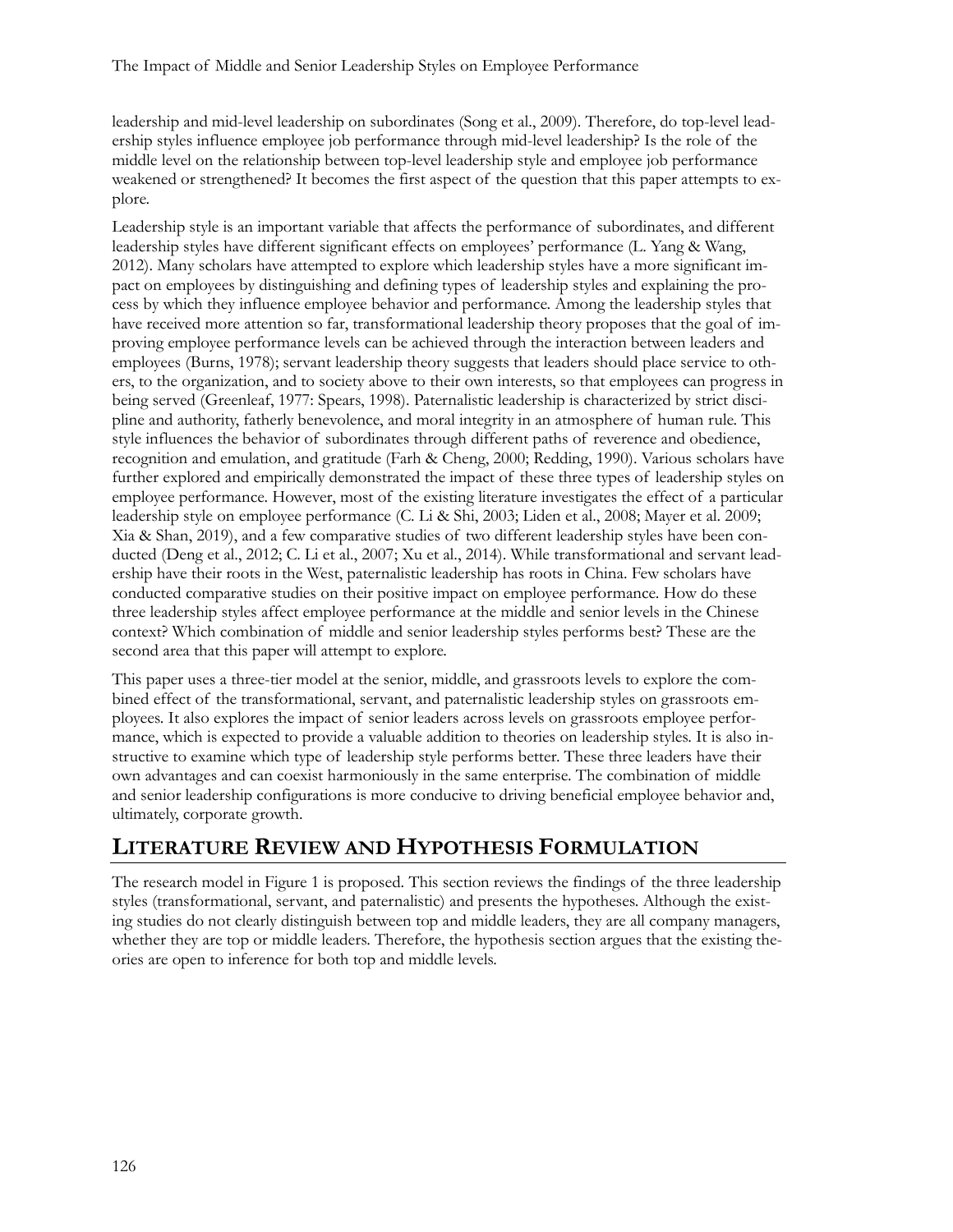

**Figure 1. Research model**

#### THE RELATIONSHIP BETWEEN TRANSFORMATIONAL LEADERSHIP AND EMPLOYEE PERFORMANCE

Burns (1978) first proposed that transformational leadership is how leaders and subordinates interact to achieve increased levels of maturity and motivation. Bass (1985) then proposed the theory of transformational leadership, in which he argued that transformational leadership consists of a fourdimensional structure of charisma, inspiration, intellectual stimulation(Bass & Avolio, 1990), and personalized care by making employees aware of the importance of the task they are undertaking, stimulating them to develop higher-level needs, and establishing a climate of mutual trust so that subordinates are willing to sacrifice their personal interests to achieve organizational benefits and to achieve results beyond expectations (Bass, 1995). C. Li and Shi (2003) examined the validity of the four dimensions of Bass' transformational leadership concept. They found no significant effect of evocative and personalized care on leader effectiveness, no significant effect of personalized care on leader satisfaction, and developed a culturally appropriate scale for Chinese culture, including the dimensions of virtuous modeling, leading charisma, visionary motivation, and personalized care (C. Li & Shi, 2005; D. Ye, 2010).

Transformational leadership has a positive impact on employee behavior. Judge et al. (2004) showed a positive relationship between transformational leadership and employee job satisfaction. H. Yang et al. (2011) found that any employee in a company has the ability and potential to generate new ideas and create new things. The innovation of employees can form the innovative force of the company and thus improve the company's competitiveness, and transformational leaders play a decisive role in it. L. Yang and Wang (2012) found that transformational leaders can enhance employee behavior through effective communication and the transfer of knowledge and information to and from employees. Pieterse et al. (2010) argued that transformational leadership positively affects employees' innovative behavior when they feel high psychological empowerment. X. Li et al. (2015) found that transformational leadership positively promotes good relationships with employees. He and Ling (2010) argued that transformational leadership motivates employees to work more proactively and passionately and to think to enhance their organizational identity, improving individual performance levels. Meng et al. (2011) found that transformational leadership enhances employees' ability and courage to overcome difficulties, thus ensuring the successful completion of work tasks and goals and maximizing their own performance and job satisfaction.

Based on the above, this paper hypothesizes that:

H1: Top-level transformational leadership has a positive impact on employee performance.

H2: Mid-level transformational leadership has a positive impact on employee performance.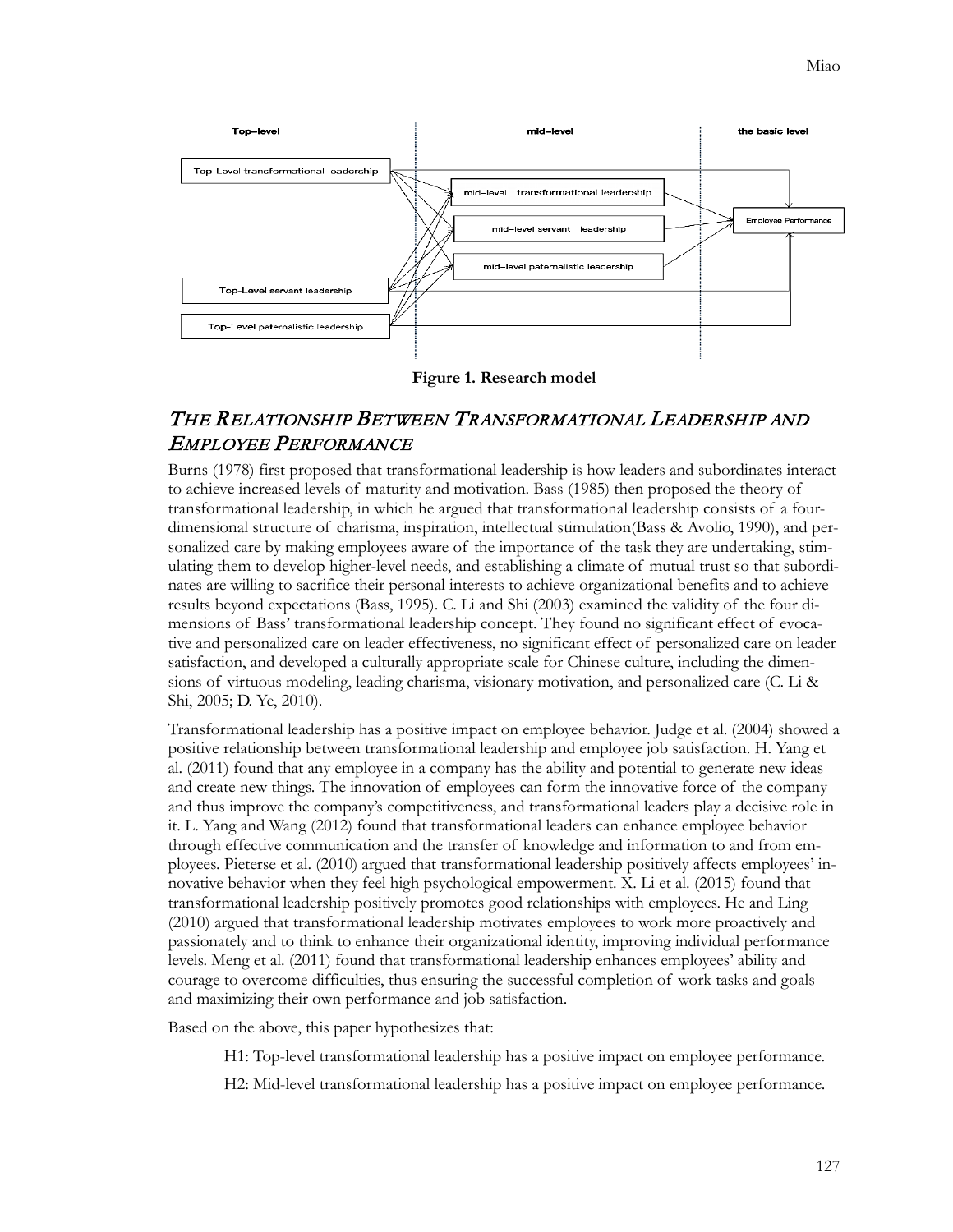## THE RELATIONSHIP BETWEEN PATERNALISTIC LEADERSHIP AND EMPLOYEE PERFORMANCE

Redding's (1990) study of top management problems in Chinese family companies proposed a paternalistic leadership with Chinese leadership characteristics. Farh and Cheng (2000) defined paternalistic leadership as a leadership style characterized by strict discipline and authority, fatherly kindness, and moral integrity in an atmosphere of human rule. Cheng et al. (2000) further developed the ternary structure of paternalistic leadership, which includes authoritative leadership, virtuous leadership, and benevolent leadership. Paternalistic leadership is widely found in enterprises, institutions, and other public organizations in Chinese culture and can be found worldwide (Cheng et al., 2003).

Chinese scholars have empirically studied the effects of paternalistic leadership on employee performance from different industries, and paternalistic leadership emphasizes emotional communication between leaders and employees, which can bring positive effects on employees' emotional and cognitive trust and can improve employee performance when embraced by employees (G. Yu et al., 2017). In the college teaching profession, paternalistic leadership through personalized care can motivate college teachers to improve job evaluation and career satisfaction, thus job performance in accomplishing job requirements (Qiu & Yang, 2015). Paternalistic leadership has good cultural adaptability in industries with clear and concise systems and more stable work environments and content. These industries include primary hospital nursing profession; paternalistic leadership behaviors of nurse leaders who convince others with virtue, high moral quality, and extremely high ethical codes are more persuasive and can subconsciously influence subordinates to develop trust, respect, and followership, to show more positive work behaviors, and have an impact on subordinates' organizational citizenship behaviors and improved job performance with tangible effects (Xia & Shan, 2019).

Based on the above, this paper hypothesizes that

H3:Top-level paternalistic leadership has a positive impact on employee performance.

H4: Mid-level paternalistic leadership has a positive impact on employee performance.

#### THE RELATIONSHIP BETWEEN SERVANT LEADERSHIP AND EMPLOYEE **PERFORMANCE**

Greenleaf (1977) argues that "service" should be the distinguishing characteristic of leadership, where the leader leads by setting a good example, is willing to be a servant, and leads by serving. Barbuto and Wheeler (2006) argue that servant leadership consists of dimensions as follows: altruism, emotional soothing, intellectual enlightenment, rational persuasive guidance, and social responsibility, etc. C. Wang et al. (2009) developed a localized scale in China to measure servant leadership style at various levels of organizations, departments, and grassroots units. The servant-leader is a leadership style that focuses on the needs and interests of others. It places the interests of subordinates first, and cares about the growth, development, and success of employees morally and ethically, helping subordinates achieve their own goals as well as the overall goals of the organization and society (P. Chen et al., 2016).

Servant leadership emphasizes interaction with employees, making employees feel respected and valued, more secure, and more trustful of their leaders (J. Wang et al., 2017). Employees are motivated to work with a positive attitude of "ownership" and "servant" to accomplish their work and ultimately drive performance goals (Y. Li & Ge, 2020). Servant leaders focus more on the interests of employees and can have cross-level influence (B. Ye et al., 2021), improving the performance of subordinates at both the municipal and township levels (Yan et al., 2017). Servant leadership is also shown to have a lasting impact on employees' current job performance and indirectly on employees' current job performance through their previous job performance (Ling & Wang, 2010).

Based on the above, this paper hypothesizes that: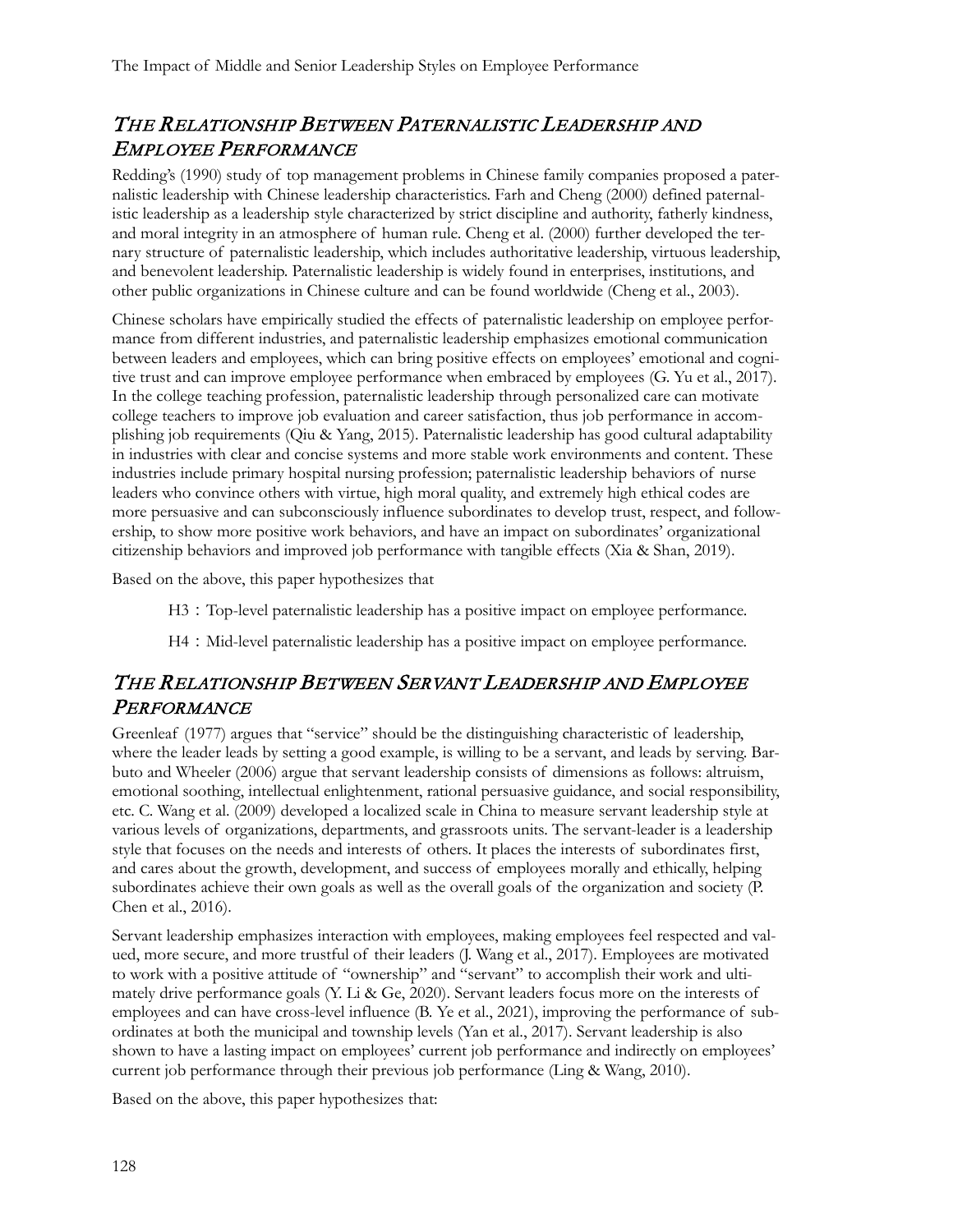H5: Top-level servant leadership has a positive impact on employee performance.

H6: Mid-level servant leadership has a positive impact on employee performance.

#### MEDIATION OF MIDDLE LEADERSHIP STYLE ON THE RELATIONSHIP BETWEEN SENIOR LEADERSHIP STYLE AND EMPLOYEE PERFORMANCE

Leadership is not a direct path in influencing employees' job performance but is through a series of processes (B. Yu & Liu, 2008). Different dimensions affect employees' job attitudes (C. Li et al., 2006), and leaders at each management level influence employees' job attitudes, job behaviors, and job performance (Waldman & Yammarino, 1999). Leaders at different levels of management have different roles to play and have different effects on employee performance. The "trickle-down effect" suggests that the leadership behavior of top management will have a broader impact on the whole organization. The leadership behavior of senior leaders will have a "trickle-down effect" on employees' work behavior (Mayer et al., 2009). The leadership climate of senior leaders will indirectly affect employees' work behavior through the leadership climate of lower-level leaders (Ling, Wang, Zhang, & Chen, 2010; Ling, Wang, Zhang, & Liu, 2010). Middle and junior leaders are more likely to interact directly with front-line employees than senior leaders. Their leadership behaviors have a more direct impact on employees' feelings, attitudes, and behaviors. This paper argues that middle-level leaders, compared to senior leaders, have more frequent, longer, and broader contact with general employees and can play a good role in carrying on the top and bottom (G. Chen & Bliese, 2002).

Based on the above, this paper hypothesizes that:

H7: Mid-level transformational leadership mediates the relationship between top-level transformational leadership and employee performance.

H8: Mid-level transformational leadership mediates the relationship between top-level paternalistic leadership and employee performance.

H9: Mid-level transformational leadership mediates the relationship between top-level servant leadership and employee performance.

H10: Mid-level paternalistic leadership mediates the relationship between top-level transformational leadership and employee performance.

H11: Mid-level paternalistic leadership mediates the relationship between top-level paternalistic leadership and employee performance.

H12: Mid-level paternalistic leadership mediates the relationship between top-level servant leadership and employee performance.

H13: Mid-level servant leadership mediates the relationship between top-level transformational leadership and employee performance.

H14: Mid-level servant leadership mediates the relationship between top-level paternalistic leadership and employee performance.

H15: Mid-level servant leadership mediates the relationship between top-level servant leadership and employee performance.

#### **DATA COLLECTION MEASUREMENT**

#### SAMPLE AND SAMPLING

In order to obtain paired data, this paper used questionnaires from non-leadership employees of the Chinese enterprises, who were required to self-assess their own job performance and evaluate the leadership style of their departmental leaders and senior leaders who were subordinate to them. Four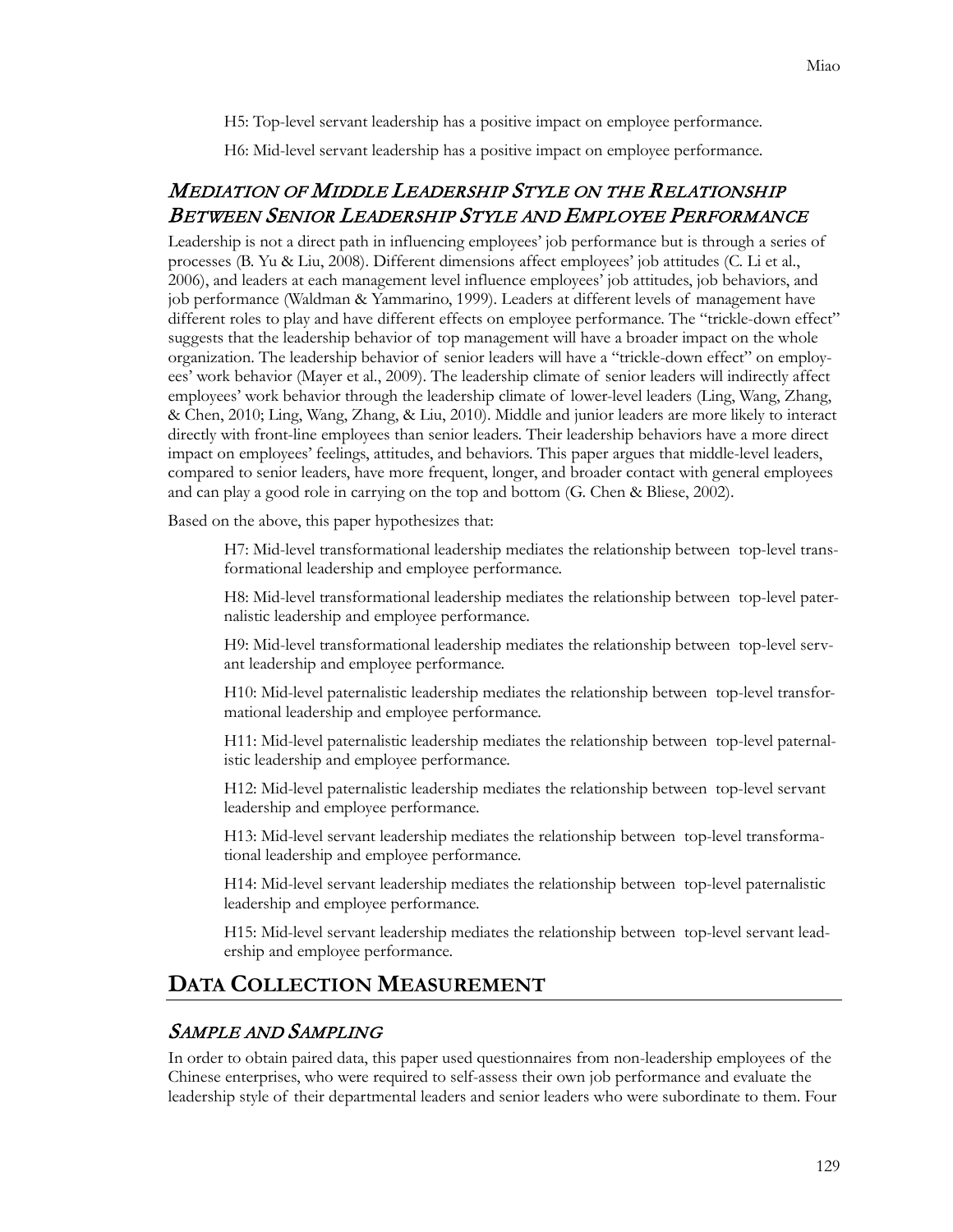hundred fifty (450) questionnaires were distributed for this study, resulting in 378 valid questionnaires. The demographics of the valid study sample are shown in Table 1.

|        | <b>Statistic Items</b>    | percentage $(\frac{0}{0})$ |                    | <b>Statistic Items</b>       | percentage (%) |
|--------|---------------------------|----------------------------|--------------------|------------------------------|----------------|
| gender | Male                      | 40.2                       | Degree             | High school<br>and below     | 2.9            |
|        | <b>Female</b>             | 59.8                       |                    | College                      | 31.2           |
|        | 25 years old and<br>below | 20.4                       |                    | Undergraduate                | 56.1           |
| age    | 26-30 years old           | 33.6                       |                    | Master's degree and<br>above | 9.8            |
|        | 31-35 years old           | 38.9                       | Years of           | Less than 1year              | 34.9           |
|        | 36-40 years old           | 6.6                        | experi-<br>ence in | 1-3years                     | 42.1           |
|        | 41 years old and<br>above | 0.5                        | the com-<br>pany   | More than 3 years            | 23.0           |

**Table 1. Demographics of the sample**

#### MEASUREMENT OF VARIABLES

The transformational leadership scale is based on the scale developed by C. Li & Shi in 2005, with a total of 26 questions; the paternalistic leadership scale is based on the scale developed by L. Chen et al. in 2012, with a total of 18 questions; the servant leadership scale is based on the scale developed by Barbuto and Wheeler in 2006, with a total of 23 questions. The employee performance scale includes two subscales: organizational citizenship behavior and task performance, of which the organizational citizenship behavior scale was developed by Bachrach et al. in 2007, with two subscales of helping behavior and civic ethics, with a total of 10 questions; the task performance scale was developed by C. Li et al. in 2007, revising the scale developed by Tsui et al. (1997), with a total of 6 questions. The scales involved were conducted on a Likert scale.

# **ANALYSIS OF RESULTS**

## RELIABILITY ANALYSIS

The variables studied in this paper and their Cronbach's alpha coefficients are the following: top-level virtuous modeling 0.923, top-level visionary motivation 0.891, top-level individual consideration 0.889, top-level leadership charisma 0.928, top-level altruism 0.898, top-level emotional soothing 0.848, top-level wisdom enlightenment 0.892, top-level rational persuasive guidance 0.893, and top social responsibility 0.890, top benevolent leadership 0.902, top virtuous leadership 0.953, top authoritative leadership 0.926, top virtuous leadership 0.931, top visionary motivation 0.907, top individual consideration 0.915, top leadership charisma 0.917, top altruistic spirit 0.924, top emotional soothing 0.843, top wisdom enlightenment 0.889, mid-level rational persuasive guidance 0.892, midlevel social responsibility 0.896, mid-level benevolent leadership 0.897, mid-level virtuous leadership 0.952, mid-level authoritative leadership 0.929, helping behavior 0.958, civic ethics 0.902, and task performance 0.943. All variables were greater than 0.7 with good reliability.

## EXPLORATORY FACTOR ANALYSIS

Exploratory factor analysis was conducted on all scales using SPSS 22.0, in which the top transformational leadership KMO value was  $0.940$  and Bartlett test value was  $5709.711$  (Sig.  $\leq 0.05$ ), and the four factors obtained and their explanatory power: top virtuous modeling 20.675%, top visionary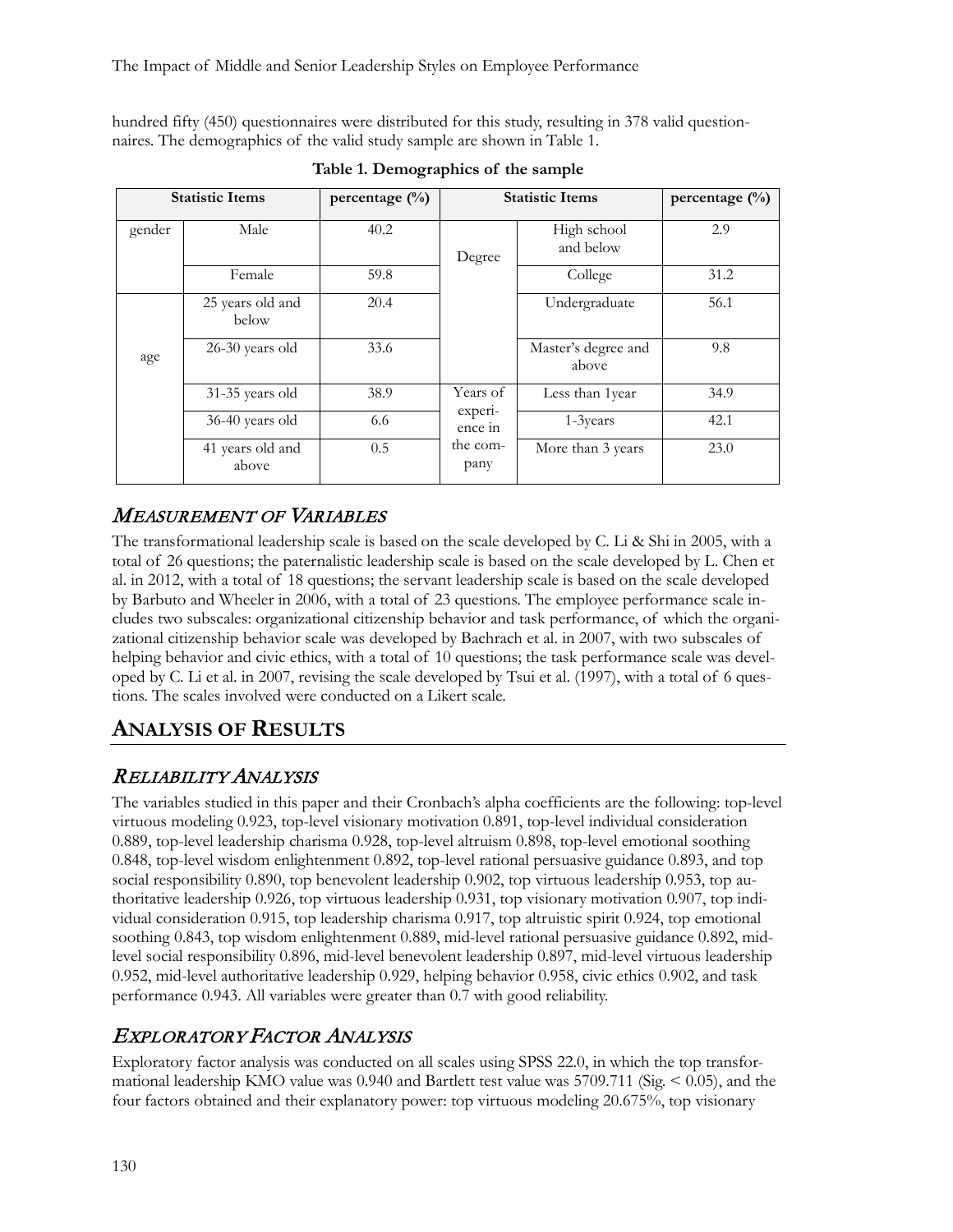motivation 17.163%, top Individual Consideration15.079%, top leadership charisma 14.749%, total explanatory power is 67.665%, which is good representative; top servant leadership KMO=0.942, Bartlett test value is 5485.741 (Sig. <0.05), 4 factors and their explanatory power obtained: top altruism 15.532%, top emotional soothing 15.201%, top wisdom enlightenment 15.044%, top rational persuasion guidance 13.483%, top social responsibility 12.150%, the total explanatory power is 71.410%, which is good representative; top paternalistic leadership KMO=0.963, Bartlett test value is 5772.747 (Sig. < 0.05), to get 4 Factors and their explanatory power: top benevolent leadership 25.936%, top virtuous leadership 24.921%, top authoritative leadership 23.335%, total explanatory power 74.193%, good representation; mid-level transformational leadership KMO=0.956, Bartlett test value 6997.848 (Sig.  $\leq 0.05$ ), obtained 4 factors and their explanatory power: mid-level virtuous modeling 21.084%, mid-level visionary motivation 16.859%, mid-level Individual Consideration 16.446%, and mid-level leadership charisma 15.279%, with a total explanatory power of 69.667%, which is well representative; mid-level servant leadership KMO=0.940, Bartlett's test value of  $5709.711$  (Sig.  $\leq 0.05$ ), which yielded 4 factors and their explanatory power: mid-level altruism 15.522%, mid-level emotional soothing 15.489%, mid-level intellectual enlightenment 15.199%, midlevel rational persuasive guidance 14.079%, and mid-level social responsibility 11.921%, with a total explanatory power of 72.210%, which is well representative; mid-level paternalistic leadership KMO= 0.963, Bartlett's test value of 5854.572 (Sig.  $\leq$  0.05), yielding four factors and their explanatory power: middle-level benevolent leadership 25.774%, middle-level virtuous leadership 24.984%, middle-level authoritative leadership 23.189%, with a total explanatory power of 73.947%, which is well represented; employee performance KMO= 0.961, Bartlett's test value of 5935.775 (Sig. <0.05), yielding 3 factors and their explanatory power: helping behavior 33.942%, civic ethics 28.994%, and task performance 17.217%, with a total explanatory power of 80.152%, which is well representative. The cross-loadings of each question item in the scale met the standard  $\leq 0.4$ ), the factor loadings met the standard  $(0.5)$ , each question matched the corresponding factor, and the validity of each scale was good.

#### SCALE VALIDITY FACTOR ANALYSIS

As seen from Table 2, all seven model fit indicators met the criteria, and the fit was good.

| Fitting Index                                                | $X^2/D$<br>F | <b>GFI</b> | AGFI  | <b>TLI</b> | <b>IFI</b> | <b>CFI</b> | <b>RMSEA</b> |
|--------------------------------------------------------------|--------------|------------|-------|------------|------------|------------|--------------|
| Acceptance range/Model                                       | $<$ 3        | > 0.8      | > 0.8 | > 0.9      | > 0.9      | > 0.9      | < 0.08       |
| Model 1: Employee Performance<br>Scale Validation            | 1.623        | 0.949      | 0.931 | 0.987      | 0.989      | 0.989      | 0.041        |
| Model 2: Mid-level Transformational<br>Leadership Validation | 1.628        | 0.909      | 0.892 | 0.97       | 0.973      | 0.973      | 0.041        |
| Model 3: Mid-level Servant<br>Leadership Validation          | 1.505        | 0.929      | 0.913 | 0.977      | 0.98       | 0.98       | 0.037        |
| Model 4: Mid-level Paternalistic<br>Leadership Validation    | 1.802        | 0.934      | 0.914 | 0.979      | 0.982      | 0.982      | 0.046        |
| Model 5: Top-level Transformational<br>Leadership Validation | 1.659        | 0.91       | 0.893 | 0.966      | 0.97       | 0.969      | 0.042        |
| Model 6:Top-level Servant<br>Leadership Validation           | 1.48         | 0.929      | 0.915 | 0.977      | 0.98       | 0.98       | 0.036        |
| Model 7:Top-level Paternalistic<br>Leadership Validation     | 1.766        | 0.936      | 0.917 | 0.98       | 0.982      | 0.982      | 0.045        |

#### **Table 2. Model fit of each model**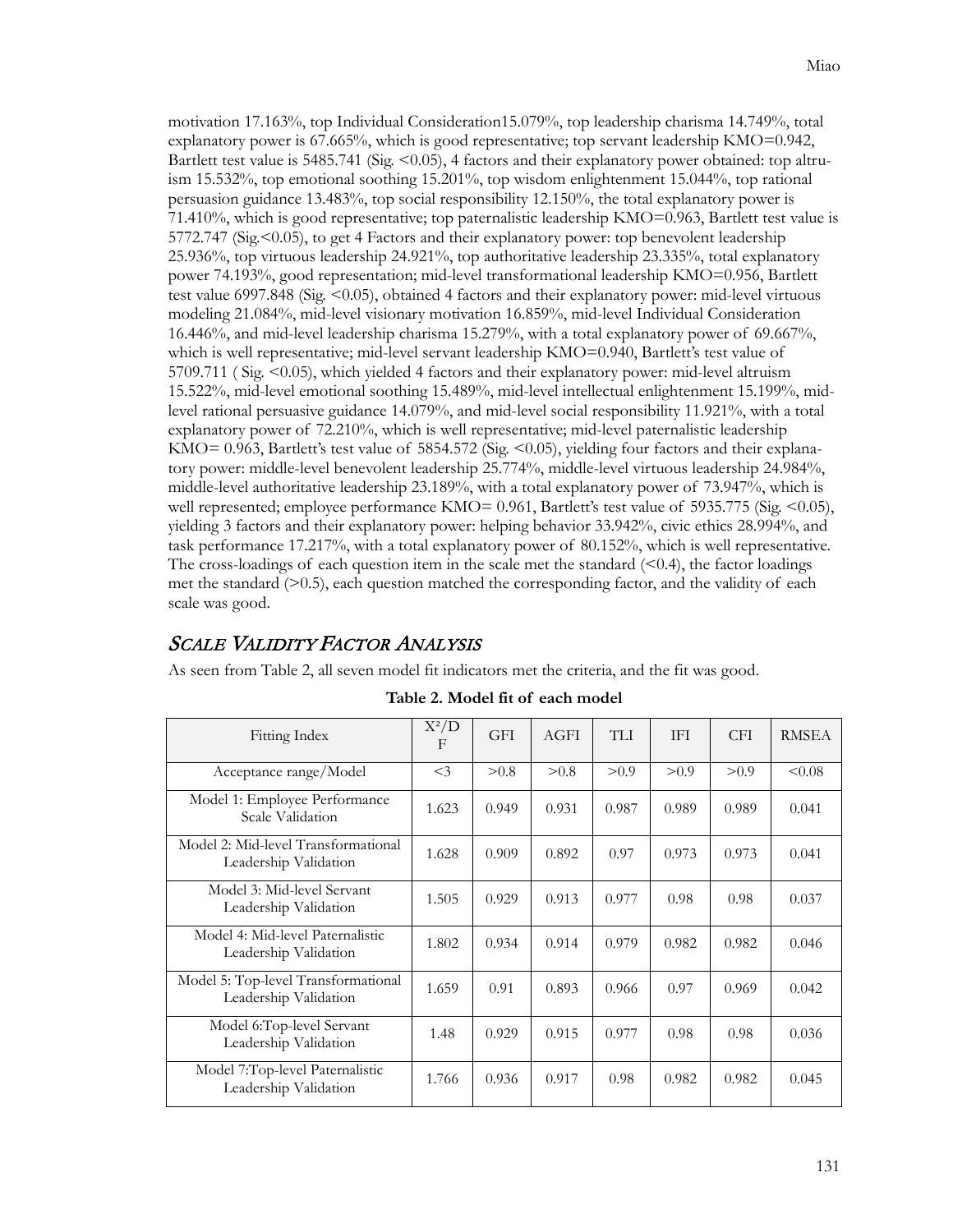## RESULTS OF VALIDATION FACTOR ANALYSIS

As seen in Table 3, all questions had no violation estimates, good convergent validity, and fit. Therefore, all questions were used as the follow-up analysis.

| Dimensions                           | <b>Title Items</b>                                  | Non-<br>stand-<br>ardized<br>factor<br>loadings | Stand<br>ard<br>Error | C.R.<br>(t-value) | P     | Standard-<br>ized factor<br>loadings | CR    | <b>AVE</b> |
|--------------------------------------|-----------------------------------------------------|-------------------------------------------------|-----------------------|-------------------|-------|--------------------------------------|-------|------------|
|                                      | Helping be-<br>havior                               | $\mathbf{1}$                                    |                       |                   |       | 0.832                                |       |            |
| <b>Employee Per-</b><br>formance     | <b>Civic Ethics</b>                                 | 1.116                                           | 0.084                 | 13.245            | $***$ | 0.788                                | 0.874 | 0.698      |
|                                      | Task perfor-<br>mance                               | 1.073                                           | 0.079                 | 13.541            | $***$ | 0.883                                |       |            |
|                                      | Mid-level<br><b>Virtuous</b><br>modeling            | $\mathbf{1}$                                    |                       |                   |       | 0.77                                 |       |            |
| Mid-Level                            | Mid-Level<br>Visionary<br>Motivation                | 1.119                                           | 0.096                 | 11.707            | $***$ | 0.879                                |       |            |
| Transforma-<br>tional leadership     | Mid-Level<br>Individual<br>Considera-<br>tion       | 0.866                                           | 0.085                 | 10.213            | $***$ | 0.747                                | 0.851 | 0.59       |
|                                      | Mid-Level<br>Leadership<br>Charisma                 | 0.71                                            | 0.073                 | 9.686             | $***$ | 0.661                                |       |            |
|                                      | Mid-Level<br>Altruism                               | $\mathbf{1}$                                    |                       |                   |       | 0.702                                |       |            |
|                                      | Mid-Level<br>Emotional<br>Soothing                  | 0.992                                           | 0.097                 | 10.196            | ***   | 0.782                                |       |            |
| Mid-Level Serv-<br>ant Leadership    | Mid-Level<br>Wisdom En-<br>lightenment              | 0.969                                           | 0.091                 | 10.592            | $***$ | 0.769                                | 0.872 | 0.578      |
|                                      | Mid-Level<br>Rational per-<br>suasive guid-<br>ance | 0.951                                           | 0.092                 | 10.306            | $***$ | 0.776                                |       |            |
|                                      | Mid-Level<br>Social Re-<br>sponsibility             | 1.052                                           | 0.102                 | 10.313            | $***$ | 0.768                                |       |            |
| Mid-Level Pater-<br>nalistic Leader- | Mid-Level<br><b>Benevolent</b><br>Leadership        | $\mathbf{1}$                                    |                       |                   |       | 0.867                                | 0.904 | 0.759      |
| ship                                 | Mid-Level<br><b>Virtuous</b><br>Leadership          | 1.036                                           | $0.078\,$             | 13.293            | $***$ | 0.899                                |       |            |

**Table 3. Results of validation factor analysis**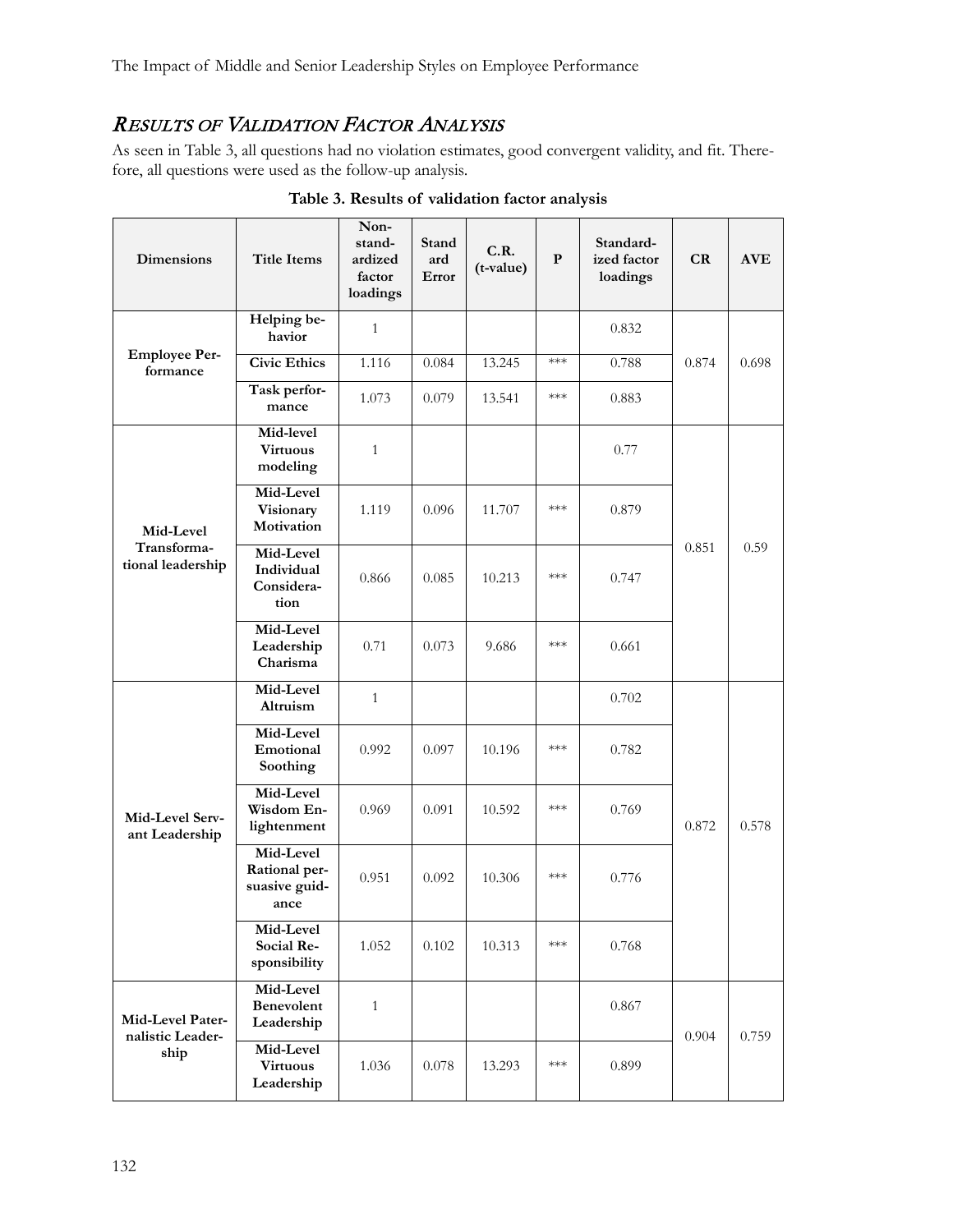| Dimensions                                   | <b>Title Items</b>                                         | Non-<br>stand-<br>ardized<br>factor<br>loadings | Stand<br>ard<br>Error | C.R.<br>(t-value) | $\mathbf{P}$       | Standard-<br>ized factor<br>loadings | CR    | <b>AVE</b> |
|----------------------------------------------|------------------------------------------------------------|-------------------------------------------------|-----------------------|-------------------|--------------------|--------------------------------------|-------|------------|
|                                              | Mid-Level<br>Authoritative<br>Leadership                   | 1.062                                           | 0.079                 | 13.455            | $***$              | 0.846                                |       |            |
|                                              | Top-Level<br>virtuous<br>modeling                          | $\mathbf{1}$                                    |                       |                   |                    | 0.675                                |       |            |
| Top-Level<br>Transforma-                     | Top-Level<br>Visionary<br>Motivation                       | 1.073                                           | 0.111                 | 9.679             | $***$              | 0.789                                |       |            |
| tional Leader-<br>ship                       | Top-Level<br>Individual<br>Considera-<br>tion              | 1.019                                           | 0.112                 | 9.119             | $***$              | 0.836                                | 0.845 | 0.579      |
|                                              | Top-Level<br>Leading cha-<br>risma                         | 1.131                                           | 0.119                 | 9.532             | $***$              | 0.734                                |       |            |
|                                              | Top-Level<br>Altruism                                      | $\mathbf{1}$                                    |                       |                   |                    | 0.695                                |       | 0.585      |
|                                              | Top-Level<br>Emotional<br>Soothing                         | 1.147                                           | 0.118                 | 9.729             | $***$              | 0.755                                |       |            |
| Top-Level Serv-<br>ant Leadership            | Top-level<br>Wisdom En-<br>lightenment                     | 1.147                                           | 0.112                 | 10.277            | $***$              | 0.786                                | 0.875 |            |
|                                              | Top-Level<br><b>Rational Per-</b><br>suasive Guid-<br>ance | 1.097                                           | 0.112                 | 9.812             | $***$              | 0.793                                |       |            |
|                                              | Top-Level<br>Social Re-<br>sponsibility                    | 1.275                                           | 0.127                 | 10.022            | $***$              | 0.789                                |       |            |
|                                              | Top-Level<br><b>Benevolent</b><br>Leadership               | $\mathbf{1}$                                    |                       |                   |                    | 0.841                                |       |            |
| Top-Level Pater-<br>nalistic Leader-<br>ship | Top-Level<br><b>Virtuous</b><br>Leadership                 | 1.201                                           | 0.087                 | 13.817            | $\ast\!\ast\!\ast$ | 0.903                                | 0.897 | 0.743      |
|                                              | Top-Level<br>Authoritative<br>Leadership                   | 1.067                                           | 0.082                 | 13.002            | $\ast\!\ast\!\ast$ | 0.841                                |       |            |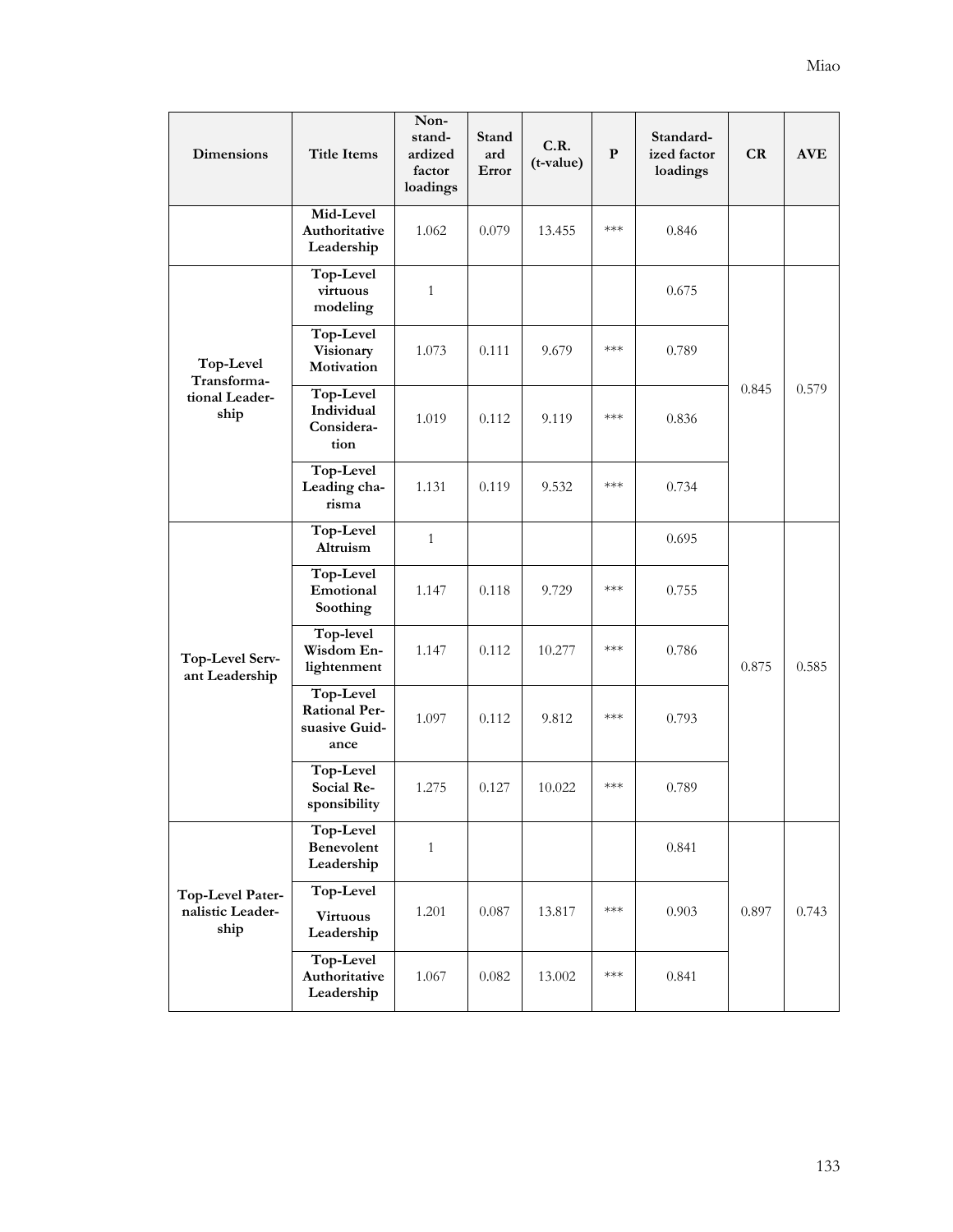#### CORRELATION ANALYSIS AND DIFFERENTIAL VALIDITY

As seen from Table 4, the correlation coefficients between senior leadership (transformational, servant, and paternalistic) and mid-level transformational leadership are 0.322, 0.336, and 0.365 and all pvalues are less than 0.01, from which it can be concluded that the three senior leadership styles have a significant positive relationship with mid-level transformational leadership. The correlation coefficients between senior leadership (transformational, servant, and paternalistic) and mid-level servant leadership are 0.394, 0.336, and 0.357 and the p-values are less than 0.01, from which it can be concluded that the three top leadership styles have a significant positive relationship with mid-level servant leadership. The correlation coefficients between top leadership (transformational, servant, and paternalistic) and mid-level paternalistic leadership are 0.401, 0.381, and 0.426 and the p-values are less than 0.01, from which it can be concluded that there is a significant positive relationship between senior leadership style and mid-level paternalistic leadership. The correlation coefficients between senior leadership (transformational, servant, paternalistic) and mid-level leadership (transformational, servant, paternalistic) and employee performance are 0.458, 0.432, 0.478, 0.417, 0.400, 0.433 and the p-values are all less than 0.01, from which it can be concluded that there is a significant positive relationship between middle and senior leadership styles and employee performance.

|                                           | Top-Level Trans-<br>formational<br>Leader | Top-<br>Level<br>Servant<br>Leader | ternalistic<br>Leader | Top-Level pa-Mid-Level Trans-<br>formational<br>Leader | Mid-<br>Level<br>Servant<br>Leader | Mid-Level Pa-<br>ternalistic<br>Leader | Task Per-<br>formance |
|-------------------------------------------|-------------------------------------------|------------------------------------|-----------------------|--------------------------------------------------------|------------------------------------|----------------------------------------|-----------------------|
| Top-Level Trans-<br>formational<br>Leader | 0.761                                     |                                    |                       |                                                        |                                    |                                        |                       |
| Top-Level Serv-<br>ant Leader             | $.323**$                                  | 0.764                              |                       |                                                        |                                    |                                        |                       |
| Top-Level pater-<br>nalistic Leader       | $.452**$                                  | $.385***$                          | 0.862                 |                                                        |                                    |                                        |                       |
| Mid-Level Trans-<br>formational<br>Leader | $.322**$                                  | $.335***$                          | $.365**$              | 0.768                                                  |                                    |                                        |                       |
| Mid-Level Serv-<br>ant Leader             | $.394**$                                  | $.336**$                           | $.357**$              | $.273**$                                               | 0.760                              |                                        |                       |
| Mid-Level Pater-<br>nalistic Leader       | $.401**$                                  | $.381**$                           | $.426**$              | $.270**$                                               | $.273**$                           | 0.871                                  |                       |
| <b>Employee Perfor-</b><br>mance          | $.458**$                                  | $.432**$                           | $.478**$              | $.417**$                                               | $.400**$                           | $.433**$                               | 0.835                 |

| Table 4. Correlation analysis and differential validity |  |  |
|---------------------------------------------------------|--|--|
|                                                         |  |  |

Remarks: \*\*. At the confidence level (bivariate) of 0.01 is significant; \*. 0.05 is significant at the confidence level (bivariate)

From Figure 2, it can be seen that the model fits the data well.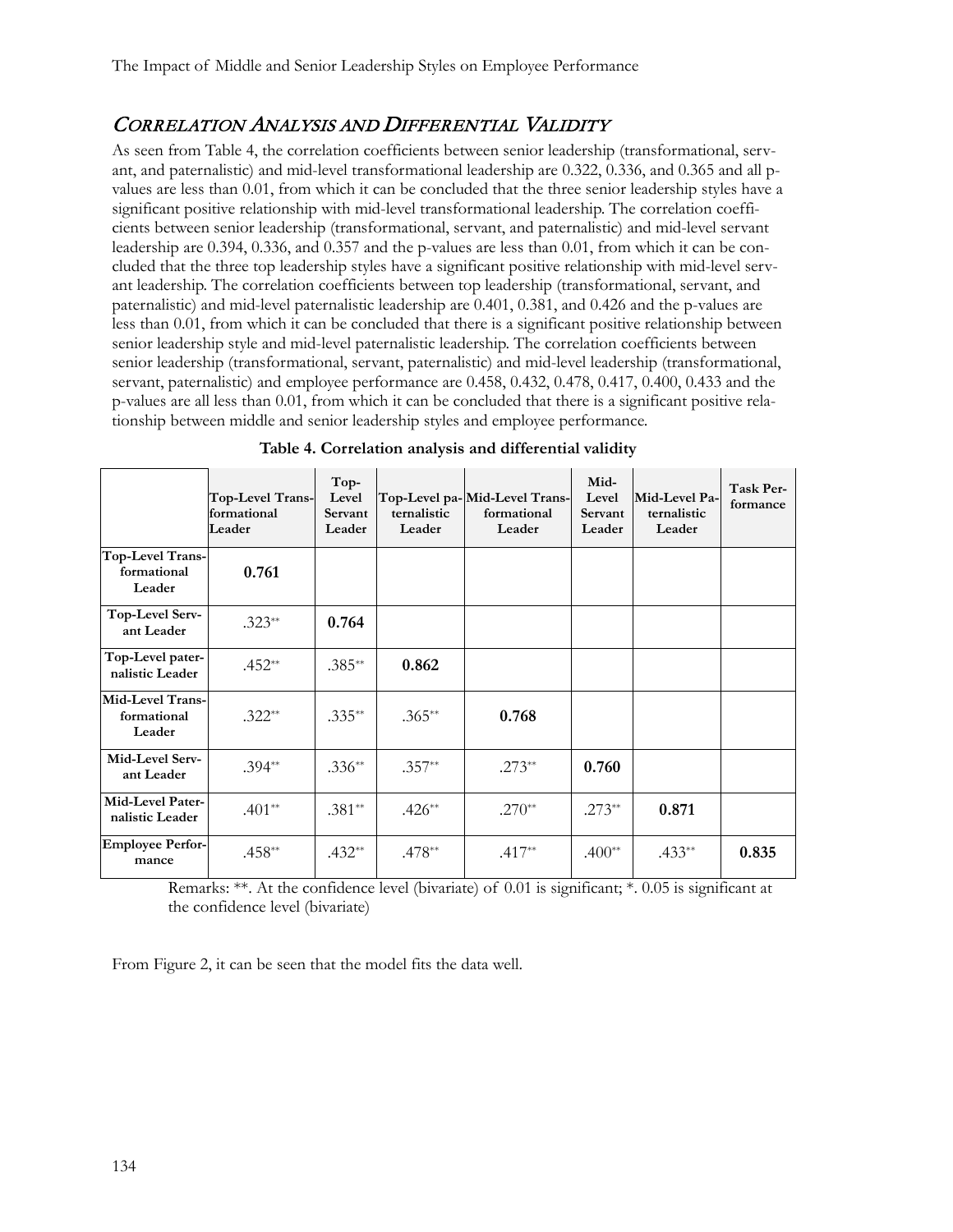

**Figure 2. Structural equation model**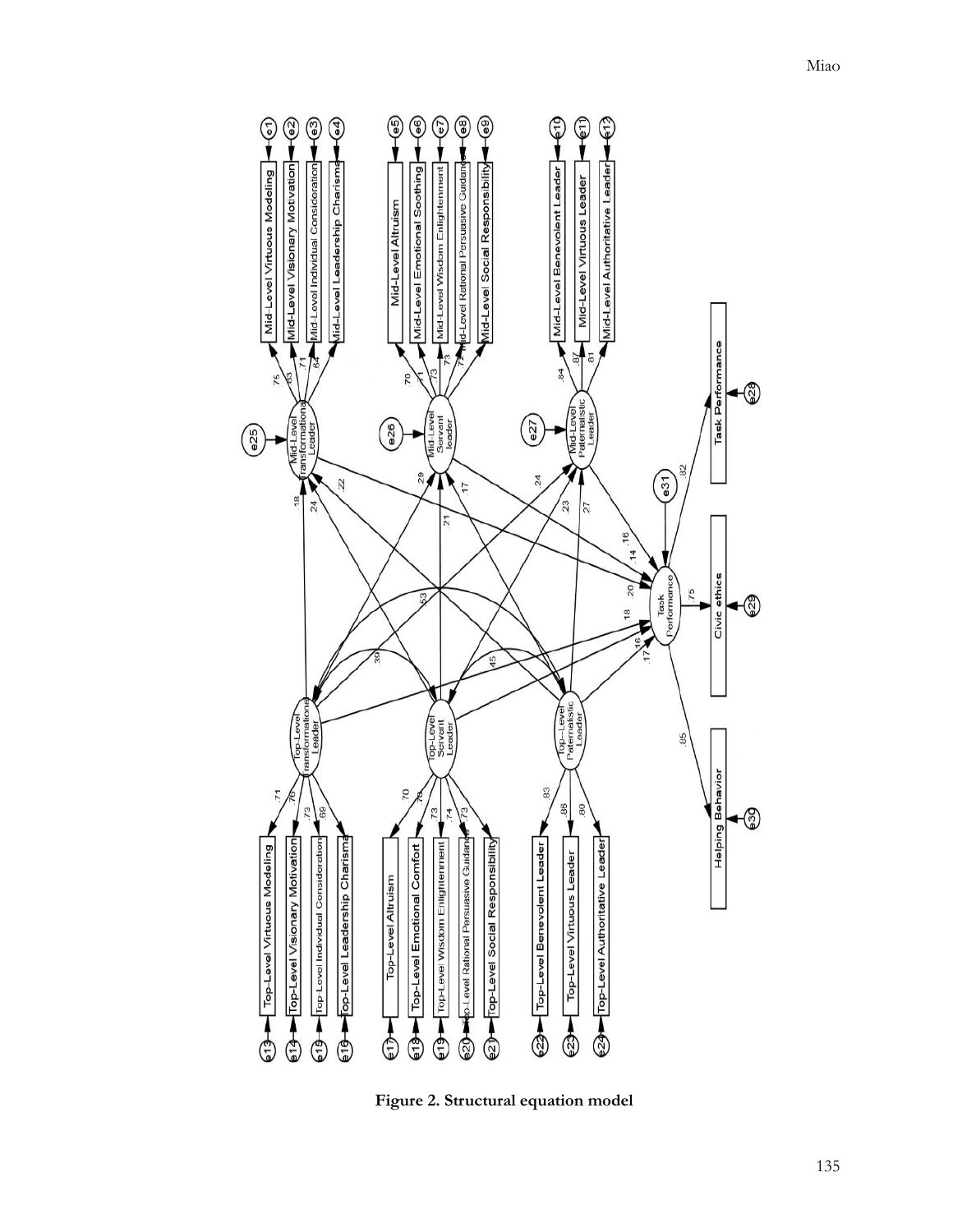The Impact of Middle and Senior Leadership Styles on Employee Performance

As seen from Table 5, all the fit indicators meet the criteria, and the model fit is good.

| Fitting<br>Index           | <b>CMIN</b> | DF  | CMIN/<br>DF | <b>GFI</b> | AGFI  | <b>TLI</b><br>(NNFI) | IFI   | <b>CFI</b> | <b>RMSEA</b> |
|----------------------------|-------------|-----|-------------|------------|-------|----------------------|-------|------------|--------------|
| $Ac-$<br>ceptance<br>Range |             | -   | $<$ 3       | > 0.8      | > 0.8 | > 0.9                | > 0.9 | > 0.9      | < 0.08       |
| Measure-<br>ment<br>Value  | 619.950     | 306 | 2.026       | 0.897      | 0.873 | 0.927                | 0.937 | 0.936      | 0.052        |

**Table 5. Model fit**

From Table 6, it can be seen that the standardized coefficients of senior leaders (transformational, servant, and paternalistic) and middle-level leaders (transformational, servant, and paternalistic) on employee performance are: 0.177, 0.159, 0.171, 0.200, 0.141, 0.159, and the p-values are less than 0.01, it can be concluded that middle and senior-level (transformational, servant, and paternalistic) significantly and positively affect employee performance.

| Path Relationships      |                                       | Standard-<br>ized fac-<br>tor             | Non-Stand-<br>ardized fac-<br>tor | Standard-<br>ized Error | T<br>Val<br>ue | $\mathbf{P}$ | Assump-<br>tions are es-<br>tablished to<br>support |         |
|-------------------------|---------------------------------------|-------------------------------------------|-----------------------------------|-------------------------|----------------|--------------|-----------------------------------------------------|---------|
| Employee<br>Performance | $\lt_{-}$<br>$\overline{\phantom{a}}$ | Top-Level<br>Transforma-<br>tional Leader | 0.177                             | 0.35                    | 0.134          | 2.61<br>4    | 0.009                                               | Support |
| Employee<br>Performance | $\lt_{-}$                             | Top-Level<br>Servant<br>Leader            | 0.159                             | 0.271                   | 0.104          | 2.59<br>9    | 0.009                                               | Support |
| Employee<br>Performance | $\lt_{\text{-}}$                      | Top-Level<br>Paternalistic<br>Leader      | 0.171                             | 0.187                   | 0.072          | 2.60<br>9    | 0.009                                               | Support |
| Employee<br>Performance | $\lt-$                                | Mid-Level<br>Transforma-<br>tional Leader | 0.2                               | 0.317                   | 0.091          | 3.46         | $***$                                               | Support |
| Employee<br>Performance | $\lt-$                                | Mid-Level<br>Servant<br>Leader            | 0.141                             | 0.211                   | 0.087          | 2.42         | 0.015                                               | Support |
| Employee<br>Performance | $\lt-$                                | Mid-Level<br>Paternalistic<br>Leader      | 0.159                             | 0.177                   | 0.066          | 2.67<br>7    | 0.007                                               | Support |

**Table6. Structural equation model path coefficients**

Remarks: \*\*\*=P< $0.001$ 

#### MEDIATION EFFECT

This paper uses the bootstrap method, with the results are shown in Table 7. Middle-level transformational leaders have a mediating effect between top-level leaders (transformational, servant, and paternalistic) on employee performance, with indirect effect values of 0.036, 0.048, and 0.045, respectively. Middle-level service-oriented leaders have a mediating effect between top-level leaders (transformational, servant, and paternalistic) on employee performance, with indirect effect values of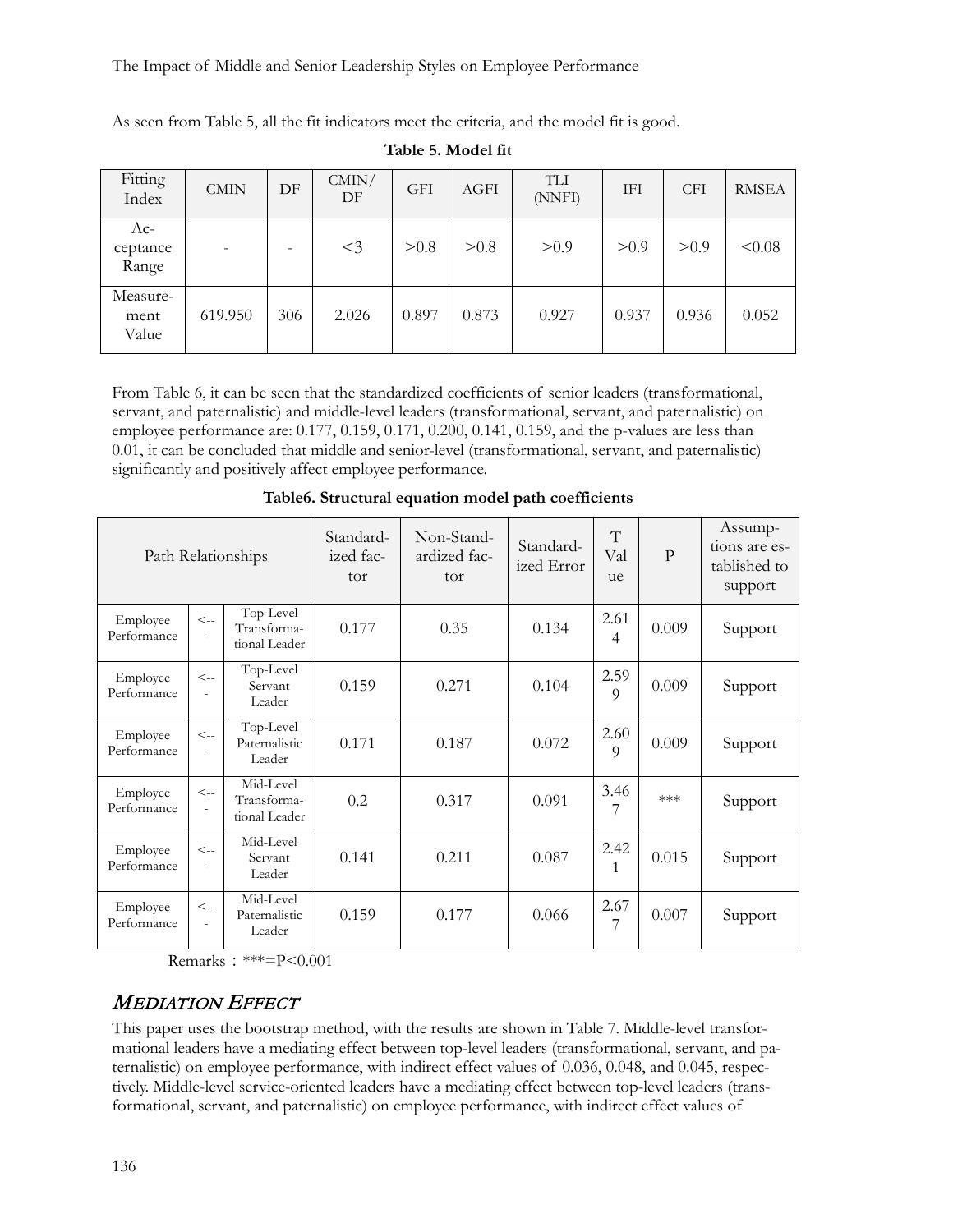0.040, 0.030, and 0.024, respectively. Middle-level paternalistic leadership has a mediating effect on employee performance between senior-level leadership (transformational, servant, and paternalistic) with indirect effect values of 0.038, 0.036, and 0.042, respectively.

|                                                                                                            | Point Esti-           | Mackinnon |           |  |
|------------------------------------------------------------------------------------------------------------|-----------------------|-----------|-----------|--|
|                                                                                                            | mate                  |           | PRODCLIN2 |  |
|                                                                                                            | Indirect Ef-<br>fects | Lower     | Upper     |  |
| 1 .Top-Level Transformational Leadership - Mid-Level<br>Transformational Leadership - Employee Performance | 0.036                 | 0.0103    | 0.1708    |  |
| 2. Top-Level Servant Leadership - Mid-Level Transfor-<br>mational Leadership - Employee Performance        | 0.048                 | 0.0220    | 0.1730    |  |
| 3. Top-Level Paternalistic leadership - Mid-Level Trans-<br>formational leadership - Employee performance  | 0.045                 | 0.0110    | 0.1100    |  |
| 4. Top-Level Transformational Leadership - Mid-Level<br>Servant Leadership - Employee Performance          | 0.040                 | 0.0118    | 0.1905    |  |
| 5. Top-Level Servant Leadership - Mid-Level Servant<br>Leadership - Employee Performance                   | 0.030                 | 0.0066    | 0.1266    |  |
| 6. Top-Level Paternalistic leadership - Mid-Level Servant<br>leadership - Employee performance             | 0.024                 | 0.0042    | 0.0580    |  |
| 7. Top-level transformational leadership - Mid-level pa-<br>ternalistic leadership - Employee performance  | 0.038                 | 0.0135    | 0.1765    |  |
| 8. Top-Level Servant Leadership - Mid-Level Paternal-<br>istic Leadership - Employee Performance           | 0.036                 | 0.0113    | 0.1405    |  |
| 9. Top-Level Paternalistic Leadership - Mid-Level Pater-<br>nalistic Leadership - Employee Performance     | 0.042                 | 0.0088    | 0.1055    |  |

#### **Table 7. Mid-Level Leader Mediation Validation**

#### **FINDINGS**

The analysis of the study results shows that the three leadership styles of transformational (servant and paternalistic, at both the top and middle levels) have a significant positive relationship with employee performance. It also shows that the middle leadership style positively mediates the top leadership style and employee performance. In terms of impact on employee performance, transformational leadership shows the best results at both the top and middle levels, with paternalistic leadership second and finally servant leadership at the same level.

Regarding which middle and senior leadership style pairing is the best, the sample is relatively small, and the gap between various pairing combinations is not evident from the data. If the sample size is enlarged, the coefficient will likely expand year-on-year. Therefore, we can assume that the pairing effect of top servant leadership and middle transformational leadership is the best, the combination of top paternalistic leadership and middle transformational leadership is the second-best, and the combination of top paternalistic leadership and middle-level servant leaders is the weakest.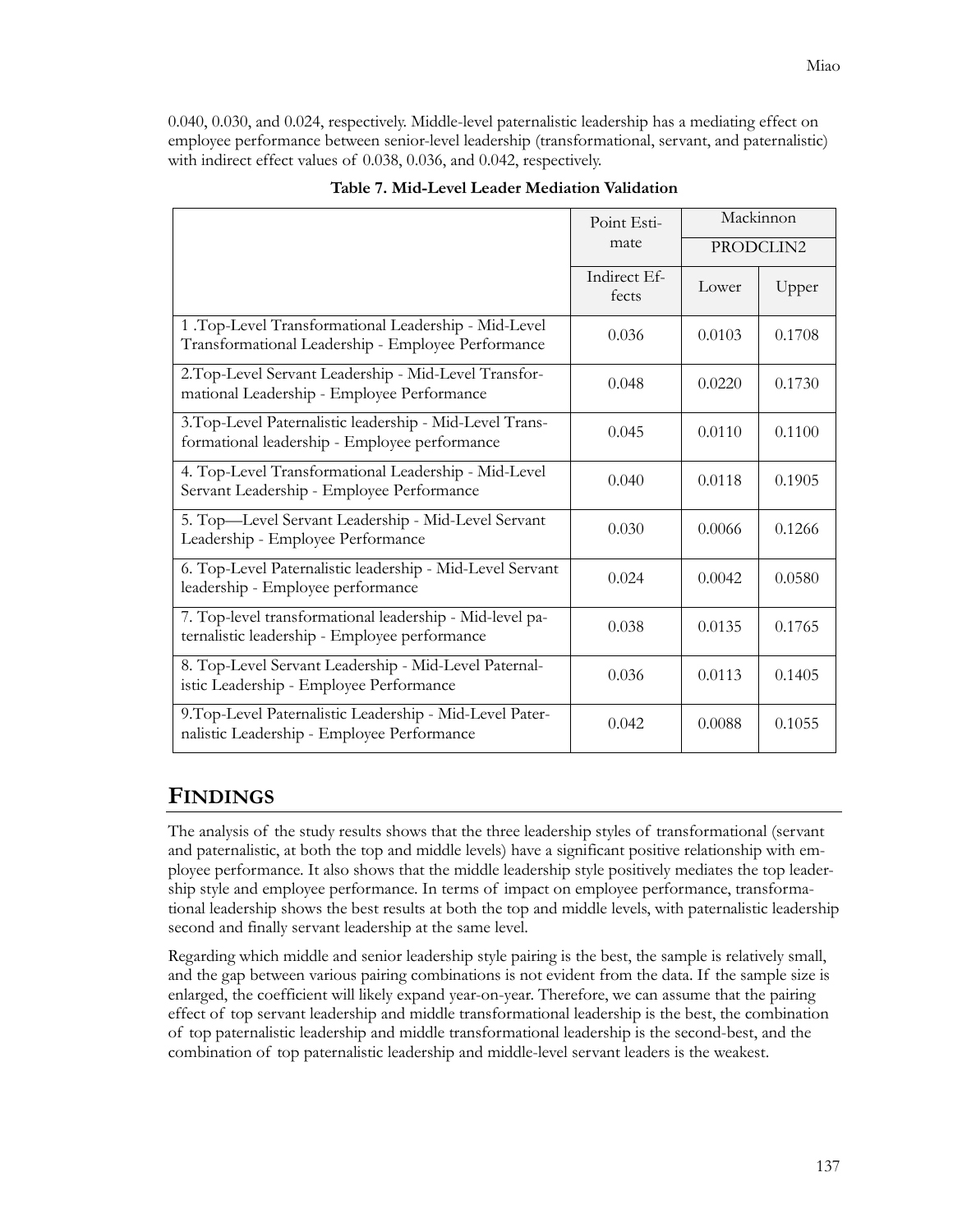# **DISCUSSION**

#### RECOMMENDATIONS FOR RESEARCHERS

This paper extends the study of top and middle leadership's combined effect on employee performance as a positive response to the call for multi-layer or cross-layer analysis in leadership research. The findings further enrich the literature on leadership style-related theories. The middle leadership style plays a positive mediating role between the top leadership style and employee performance. The trickle-down effect is further verified, i.e., the top leadership will have a permeating influence on employees through the middle leadership, and the top's influence on the middle is generally more significant than the influence on grassroots employees. However, the difference between the influence of the middle leadership on the grassroots and the influence of the top on the grassroots is not apparent, which is inconsistent with the trickle-down effect that the middle leadership communicates more with the grassroots and has more influence on the grassroots, and further verification is needed.

All three types of leaders showed a positive effect on employee performance, with the best being transformational leadership, followed by paternalistic leadership, and finally servant leadership. This finding is consistent with C. Li et al.'s (2007) finding that transformational leadership has a stronger predictive power on leadership effectiveness than paternalistic leadership in this particular cultural context in China. It is also consistent with H. Yu et al.'s (2014) study, which found that paternalistic leadership behaviors increased employee performance more significantly than servant-leadership behaviors. However, findings are inconsistent with Deng et al.'s (2012) finding that servant leadership has higher leadership effectiveness than paternalistic leadership for employees in mainland Chinese firms. This finding is different from that of this paper's study. Interested scholars can do further research.

The better performance of diverse pairings in middle and senior leadership combinations is consistent with previous research suggesting that leadership styles have their own strengths and can be complementary. For example, Ju et al. (2008) found paternalistic leadership's dimensions of virtue and benevolence were superior in maintaining employees' emotions and job satisfaction. Transformational leadership was superior in organizational commitment and superior-subordinate communication. H. Yu et al. (2014) found that paternalistic leadership improved employee performance more significantly than servant leadership, and servant leadership improved employee satisfaction more significantly than paternalistic leadership, and that the positive effects of paternalistic leadership on job performance and job satisfaction were stronger to achieve optimal leadership effectiveness when moderated by high levels of servant leadership behaviors. This paper further provides a comparative study of multiple leadership styles to validate the recognition and adaptability of leadership styles and further explains the complex relationship between leadership styles and employee job performance. Scholars can conduct comparative research on other leadership styles, and there may be different results.

#### RECOMMENDATIONS FOR PRACTITIONERS

The findings of this paper have some reference value for the choice of leadership behaviors of corporate managers and the formation of middle and senior leadership teams. Transformational, paternalistic, and servant leadership all positively influence employee performance. All play a positive mediating role at the middle level; therefore, adopting any of these leadership behaviors has a positive effect on the company. However, the transformational leadership style that performs best for an individual is not simply used to form the middle and senior leadership team. Instead, the beneficial elements of transformational, paternalistic, and servant leadership behaviors are supposed to be incorporated and adapted to improve the performance of private companies in the context of informing in the Chinese culture. In addition, companies should pay more attention to middle leadership because it mediates the influence of senior leadership on employees.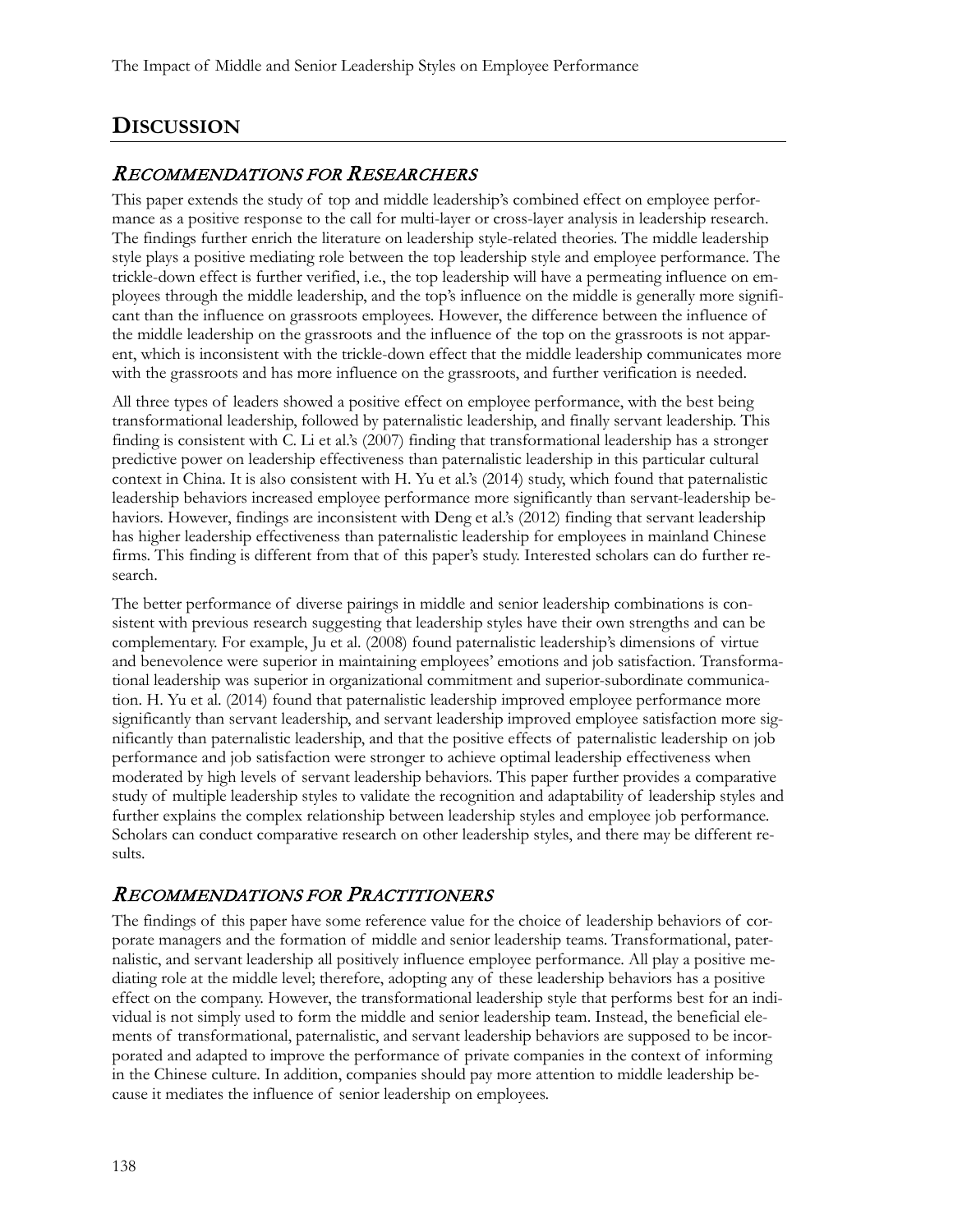Practicing leaders will gain from this research by balancing leadership roles according to individual characteristics, organizational characteristics, and stages of growth (Petter, 2000). Business leaders should also adapt their leadership style and management style to meet the changing needs of the company in order to achieve the goal of stable and sustainable development. For middle and senior leadership style configuration, it could be seen that when the senior leadership is the transformational type, the middle servant type leadership goes best with it. When the senior leadership is servant or paternalistic, the middle transformational type leadership performs best with it. We can select the most suitable middle and senior leaders in the corporate practice, like recruitment, to help communication between middle and senior leaders, and even to transfer to the best leadership style configuration in boosting agreement and implement of strategies. For example, when the senior leaders are transformational, the middle leaders should adopt a servant leadership style. Doing so will help the middle and senior leaders reach high-quality decisions and help the middle leaders achieve the best performance in mediating the performance of senior leaders and employees, and then promote the implementation of decisions to achieve employee performance.

#### FUTURE RESEARCH

Because cross-sectional data were taken, the generalizability of the findings still needs further validation. There are many types of leadership styles, and there are other types of leadership styles that can be explored comparatively, perhaps leading to different findings. From another point of view, various leaders have their own advantages, and they are not mutually hindering. More research is needed on team formation in various contexts (Salazar & Lant, 2018). An organic organizational structure supports knowledge creation and integration through organizational learning with deep and continuous social interaction or dialogue (Trivedi & Misra, 2018).

Thus we can further examine the influence of leaders on employees. We can explore how to use their advantages, such as improving shared leadership and shared communication (Morgan et al., 2021). This finding aligns with the advocacy of interdisciplinary research to strengthen communication and the practical skills that enterprise managers should have to maintain competitiveness in today's rapid development of information.

#### **REFERENCES**

- Bachrach, D. G., Wang, H., Bendoly, E., & Zhang, S. (2007). Importance of organizational citizenship behavior for overall performance evaluation: Comparing the role of task interdependence in China and the USA. *Management and Organization Review ,3*(2), 255-276. [https://doi.org/10.1111/j.1740](https://doi.org/10.1111/j.1740-8784.2007.00071.x)-8784.2007.00071.x
- Barbuto, J. E., & Wheeler, D. W. (2006). Scale development and construct clarification of servant leadership. *Group & Organization Management, 31*(3), 300-326. <https://doi.org/10.1177/1059601106287091>
- Bass, B. M. (1985). *Leadership and performance beyond expectations*. The Free Press.
- Bass, B. M. (1995). Theory of transformational leadership redux. *The Leadership Quarterly, 6*(4), 463-478. [https://doi.org/10.1016/1048](https://doi.org/10.1016/1048-9843(95)90021-7)-9843(95)90021-7
- Bass, B. M., & Avolio, B. J. (1990). Developing transformational leadership: 1992 and beyond. *Journal of European Industrial Training, 14*(5), 21-27. <https://doi.org/10.1108/03090599010135122>
- Burns, J. M. (1978). *Leadership.* Harper & Row.
- Chen, G., & Bliese, P. D. (2002). The role of different levels of leadership in predicting self-and collective efficacy: Evidence for discontinuity. *Journal of Applied Psychology, 87*(3), 549-556. [https://doi.org/10.1037/0021](https://doi.org/10.1037/0021-9010.87.3.549)-9010.87.3.549
- Chen, L., Yang, B., & Jing, R. (2012). CEO Paternalistic leadership and TMT effectiveness: The mediating role of team cohesion. *Journal of Industrial Engineering /Engineering Management, 26*(1), 13-19.
- Chen, P., Yang, F., & Shi, W. (2016). Servant leadership: Concept, measurements, influencing factors, and consequences. *Advances in Psychological Science, 24*(1), 143-157. <https://doi.org/10.3724/SP.J.1042.2016.00143>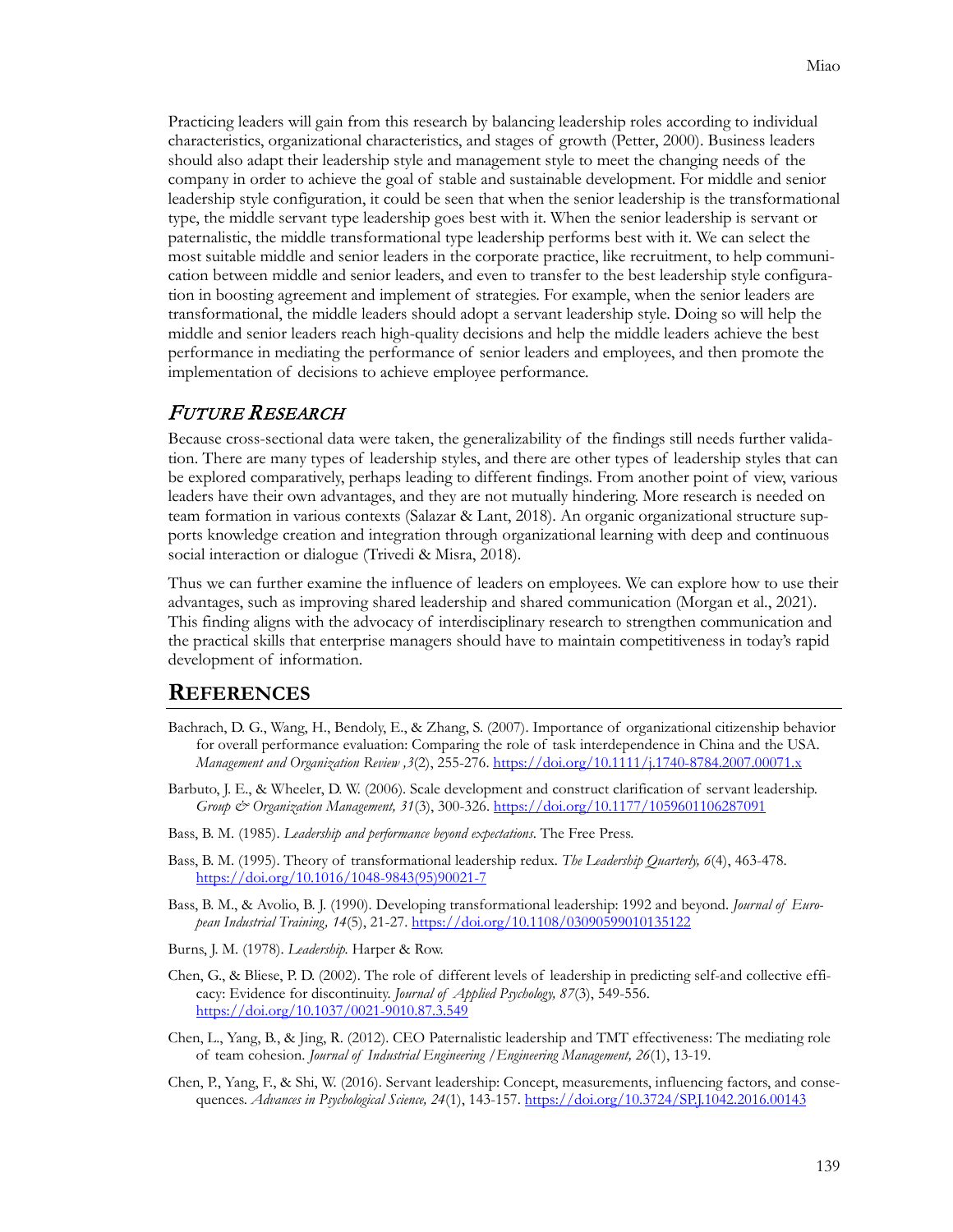- Cheng, B., Chou, L., & Farh, J. (2000). A triad model of paternalistic leadership: Constructs and measurement. *Indigenous Psychological Research in Chinese Societies, 14*, 3-64.
- Cheng, B., Zhou, L., & Huang, M. (2003). The three element mode of paternalistic leadership: Evidence from Chinese mainland enterprises. *Indigenous Psychological Research in Chinese Societies, 20*, 209-252.
- Deng, Z., Chen, W., Huang, L., & Hu, D. (2012).Comparative study of effects between servant leadership and paternalistic leadership on employee's attitude and behaviors. *Research on Economics and Management, 7*, 101- 110.
- Farh, J., & Cheng, B. (2000). A cultural analysis of paternalistic leadership in Chinese organizations. *Indigenous Psychological Research in Chinese Societies, 13*, 127-180.
- Greenleaf, R. K. (1977). *Servant leadership: A journey into the nature of legitimate power &greatness*. Paulist Press.
- He, L., & Ling, W. (2010). The role of leadership style on employees' job performance: The impact of organizational identity and work engagement. *Enterprise Economy*, *363*(10), 65-68.
- Ju, F., Xie, Z., & Bao, G.(2008). Western and local: A comparative study of the impact of transformational and paternalistic leadership on the performance of private enterprises. *Management World, 5*, 85-101.
- Judge, T. A., Picclo, R., & Ilies, R. (2004). The forgotten ones? The validity of consideration and initiating structure in leadership research. *Journal of Applied Psychology, 89*(1), 36-51. [https://doi.org/10.1037/0021](https://doi.org/10.1037/0021-9010.89.1.36)- [9010.89.1.36](https://doi.org/10.1037/0021-9010.89.1.36)
- Li, C., Meng, H.,& Shi, K.(2007). A comparative study on the relationship of transformational leadership, paternalistic leadership, and the PM theory with leadership effectiveness. *Psychological Science, 30*(6), 1477-1481.
- Li, C., & Shi, K. (2003). Transformational leadership and its relationship with leadership effectiveness. *Journal of Psychological Science, 26*(1), 115-117.
- Li, C., & Shi, K. (2005). The structure and measurement of transformational leadership in China. *Acta Psychologica Sinica, 37*(6),803-811.
- Li, C., Tian, B., & Shi, K. (2006). Transformational leadership and employee work attitudes: The mediating effects of multidimensional psychological empowerment. *Acta Psychologica Sinica, 38*(2), 297-307.
- Li, X., Liang, L., & Wu, W. (2015). Transformational leadership and leadership effectiveness: Intermediate effect of self-construal.*Technology Economics, 34*(9), 110-119.
- Li, Y., & Ge, X. (2020). Research on the influence of servant leadership on the new generation employees' work passion. *Management Review, 32*(11), 220-232.
- Liden, R. C., Wayne, S. J., Zhao, H., & [Hendersonb,](https://www.sciencedirect.com/science/article/pii/S1048984308000040#!) D. (2008). Servant leadership: Development of a multidimensional measures and multilevel assessment. *The Leadership Quarterly, 19(*2), 161-177. <https://doi.org/10.1016/j.leaqua.2008.01.006>
- Ling, Q., & Wang, C. (2010). The lasting impact of servant leadership on employees' job performance. *Tourism Science, 24*(3), 39-48.
- Ling, Q., Wang, C., Zhang, X., & Chen, W. (2010). The impact of the style of "servant-type" leadership on employees' service quality.*Tourism Forum, 25*(4), 68-75.
- Ling, Q., Wang, C., Zhang, X., & Liu, X. (2010). The impact of servant leadership, departmental service climate and collective affective organizational commitment on employees' service quality in hotel and restaurant. *Tourism Forum, 3*(2), 199-207.
- Mäkinen, E. I. (2018). Complexity leadership theory and the leaders of transdisciplinary science. *Informing Science: the International Journal of an Emerging Transdiscipline, 21*, 133-155. <https://doi.org/10.28945/4009>
- Mayer, D. M., Kuenzi, M., Greenbaum, R., Bardes, M., & Salvador, R. (2009). How low does ethical leadership flow? Test of a trickle-down model. *Organizational Behavior and Human Decision Process, 108*(1), 1-13. <https://doi.org/10.1016/j.obhdp.2008.04.002>
- Meng, H., Song, J., Sun, Z., & Wan, W. (2011). How transformatioiuil leadership influences employee's job outcomes: An analysis of the mediated moderation effect. *Journal of Psychological Science, 34*(5), 1167-1173.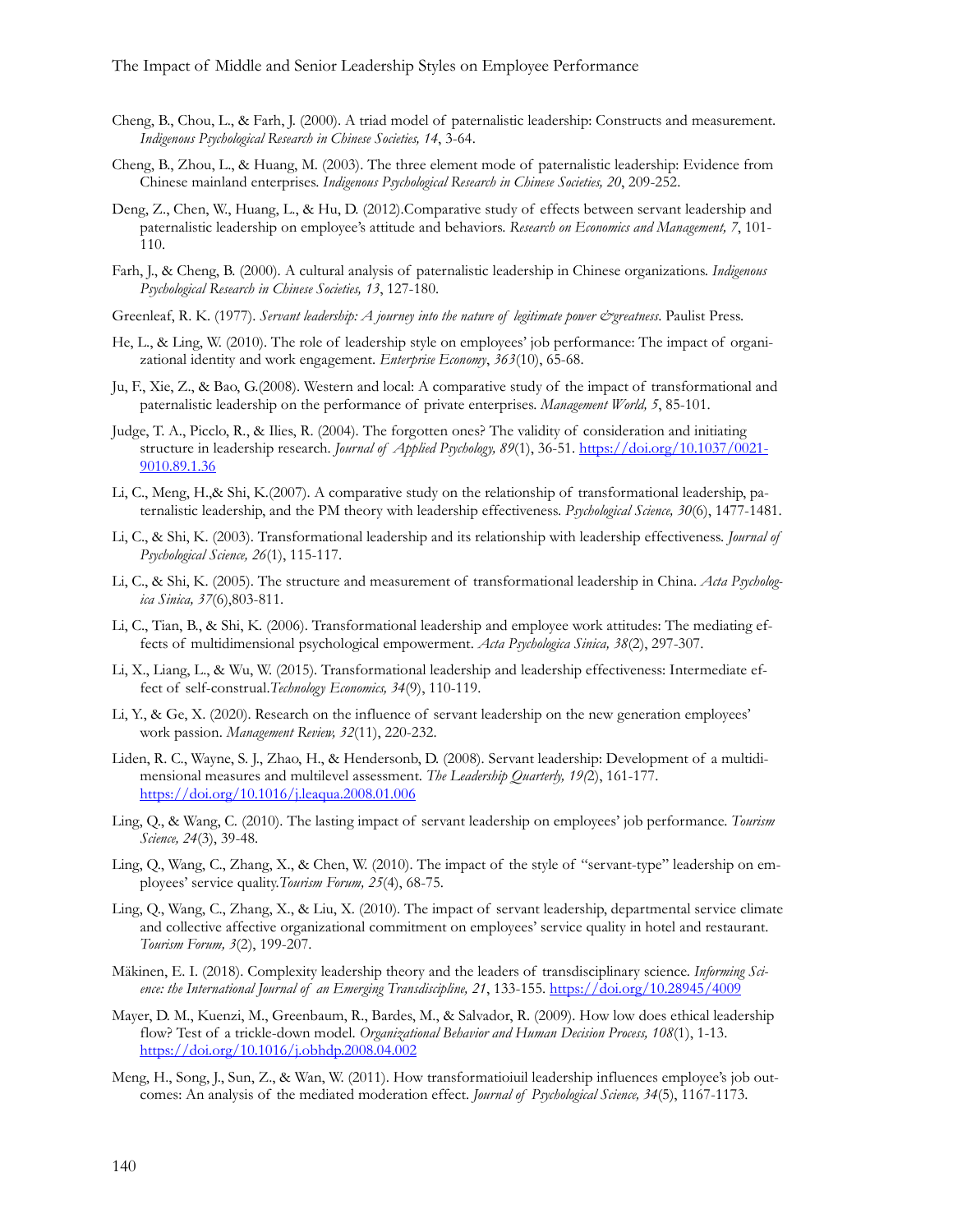- Morgan, S. E., Ahn, S., Mosser, A., Harrison, T. R., Wang, J., Huang, Q., Ryan, A., Mao, B., & Bixby, J. (2021). The effect of team communication behaviors and processes on interdisciplinary teams' research productivity and team satisfaction. *Informing Science: The International Journal of an Emerging Transdiscipline, 24*, 83- 110. <https://doi.org/10.28945/4857>
- Petter, G. (2000). Information systems executives: The changing role of New IS/IT leaders. I*nforming Science: the International Journal of an Emerging Transdiscipline, 3*(2), 31-39. <https://doi.org/10.28945/573>
- Pieterse, A. N., van Knippenberg, D., Schippers, M., & Stam, D. (2010). Transformational leadership and innovative behavior: The moderating role of psychological empowerment. *Journal of Organizational Behavior, 31*(4), 609-623.<https://doi.org/10.1002/job.650>
- Qiu, Y., & Yang, X. (2015). The impact of paternalistic leadership on working behavior of college teachers: Based on the comparison of task performance and organizational citizenship behavior. *Fudan Education Forum, 13*(6), 62-71.
- Redding, S. G. (1990). *The spirit of Chinese capitalism*. De Gruyter.<https://doi.org/10.1515/9783110887709>
- Ren, X., Sun, L., & Xing, L. (2021). TMT heterogeneity, team conflict, and enterprise green performance: An integrated analysis framework of the moderating effect of diversity CEO leadership styles. *Science*  $\dot{\mathcal{O}}$  Tech*nology Progress and Policy, 38*(20), 136-145.
- Salazar, M., & Lant, T. (2018). Facilitating innovation in interdisciplinary teams: The role of leaders and integrative communication. *[Informing Science: The International Journal of an Emerging Transdiscipline,](https://www.informingscience.org/Journals/InformingSciJ/Articles) 21*, 157-178. <https://doi.org/10.28945/4011>
- Song, J., Sun, Z., & Meng, H. (2009). Transformational leadership style and its mediators: An integrative perspective. *Advances in Psychological Science, 17*(1), 147–157.
- Spears, L.C. (1998). *Insights on leadership: Service, stewardship, spirit, and servant leadership.* John Wiley & Sons.
- Trivedi, C., & Misra, S. (2018). Dialogue and the creation of transformative social change: The case of social enterprises. *Informing Science: the International Journal of an Emerging Transdiscipline, 21*, 107-132. <https://doi.org/10.28945/4012>
- Tsui, A. S., Pearce, J. L., Porter, L. W., & Tripoli, A. M. (1997). Alternative approaches to the employee-organization relationship: Does investment in employees pay off? *Academy of Management Journal, 40*, 1089-1121. <https://doi.org/10.2307/256928>
- Waldman, D. A., & Yammarino, F. J. (1999). CEO charismatic leadership: Level-of-management and level-ofanalysis effects. *Academy of Management Review, 24*(2), 266-285. <https://doi.org/10.2307/259082>
- Wang, C., Ling, Q., & Zhang, X. (2009). Scale development and validation of servant leadership in Chinese organizations. *Nankai Business Review, 12*(3), 94-103.
- Wang, J., Wu, W., & Lu, X. (2017). Influence of servant leadership on employee work outcomes: Mediating role of affective trust. J*ournal of Beijing Technology and Business University (Social Sciences), 32*(3), 104-111.
- Wayne, S. J., Hoobler, J., Marinova, S. V., & Johnson, M. M. (2008). Abusive behavior: Trickle-down effects beyond the dyad. *Academy of Management,1,* ii-6. <https://doi.org/10.5465/ambpp.2008.33622318>
- Xia, Y., & Shan, G. (2019).The influence of head nurses' paternalistic leadership styles on the job performance of nurses in primary hospitals in Guangdong Province. *Medicine and Society, 32*(11), 48-52.
- Xu, C., Liang, C., Shi, K., & Tian, X. (2014). Comparison of leadership effectiveness between transformational leadership and transactional leadership in higher education. *Journal of Higher Education, 35*(1), 38-45.
- Yan, A., Xiao, Y., & Tang, M. (2017). The cross-level analysis of servant leadership and employee's job performance: Psychological safety as a mediating variable. *Journal of Central South University (Social Science), 23*(1), 74-71.
- Yang, H., Liu, J., & Li, M. (2011).The influences of transformational leadership on employees' innovative job performance. *Science and Technology Management Research, 20*, 157-160.
- Yang, L., & Wang, S. (2012). Research on the influence mechanism of transformational leadership on employees' organizational citizenship behavior. *Journal of Commercial Economics, 4*, 93-95.